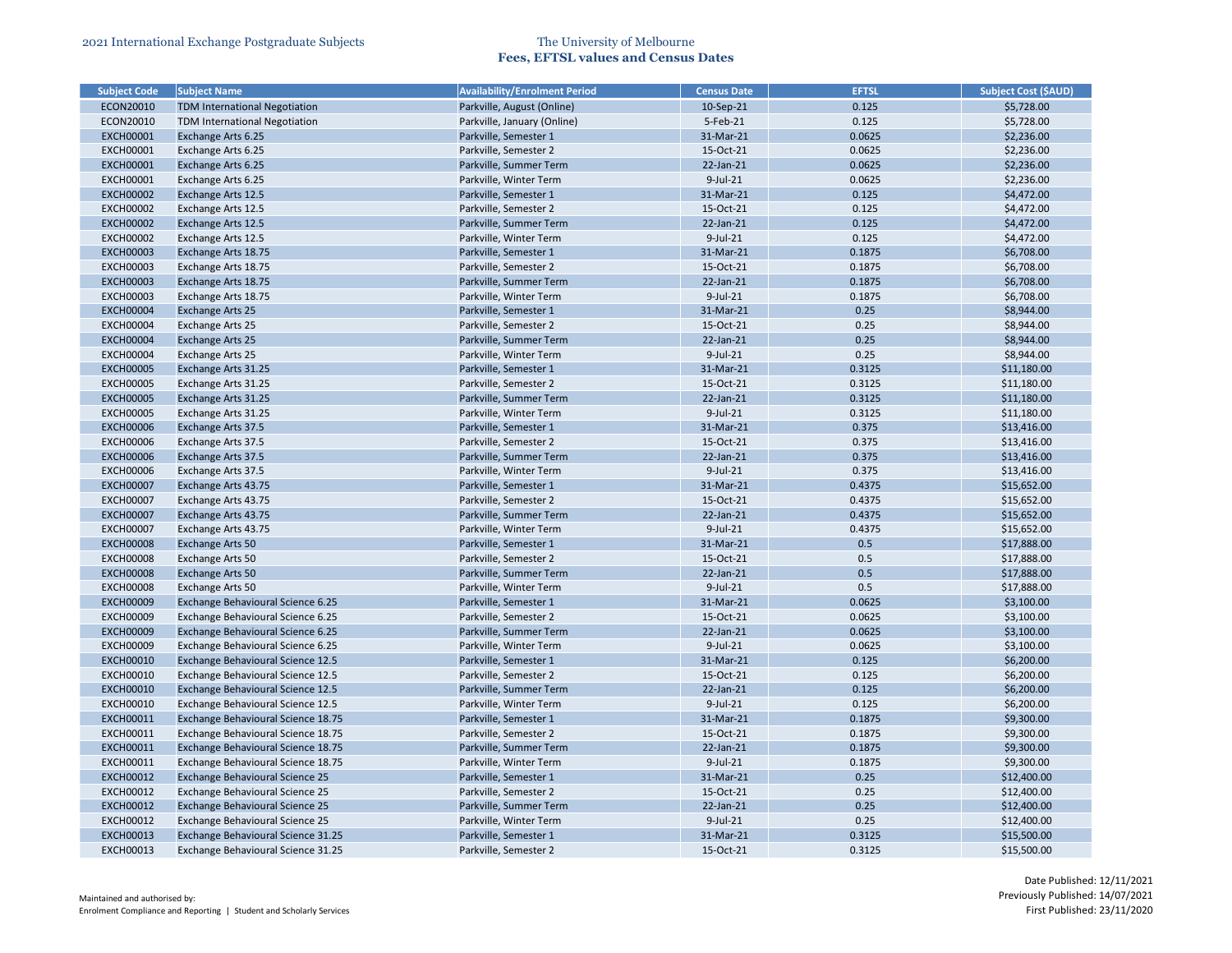| <b>Subject Code</b> | <b>Subject Name</b>                          | <b>Availability/Enrolment Period</b> | <b>Census Date</b> | <b>EFTSL</b> | <b>Subject Cost (\$AUD)</b> |
|---------------------|----------------------------------------------|--------------------------------------|--------------------|--------------|-----------------------------|
| <b>EXCH00013</b>    | Exchange Behavioural Science 31.25           | Parkville, Summer Term               | 22-Jan-21          | 0.3125       | \$15,500.00                 |
| <b>EXCH00013</b>    | Exchange Behavioural Science 31.25           | Parkville, Winter Term               | $9$ -Jul-21        | 0.3125       | \$15,500.00                 |
| <b>EXCH00014</b>    | Exchange Behavioural Science 37.5            | Parkville, Semester 1                | 31-Mar-21          | 0.375        | \$18,600.00                 |
| <b>EXCH00014</b>    | Exchange Behavioural Science 37.5            | Parkville, Semester 2                | 15-Oct-21          | 0.375        | \$18,600.00                 |
| <b>EXCH00014</b>    | Exchange Behavioural Science 37.5            | Parkville, Summer Term               | 22-Jan-21          | 0.375        | \$18,600.00                 |
| <b>EXCH00014</b>    | Exchange Behavioural Science 37.5            | Parkville, Winter Term               | 9-Jul-21           | 0.375        | \$18,600.00                 |
| <b>EXCH00015</b>    | Exchange Behavioural Science 43.75           | Parkville, Semester 1                | 31-Mar-21          | 0.4375       | \$21,700.00                 |
| <b>EXCH00015</b>    | Exchange Behavioural Science 43.75           | Parkville, Semester 2                | 15-Oct-21          | 0.4375       | \$21,700.00                 |
| <b>EXCH00015</b>    | Exchange Behavioural Science 43.75           | Parkville, Summer Term               | 22-Jan-21          | 0.4375       | \$21,700.00                 |
| <b>EXCH00015</b>    | Exchange Behavioural Science 43.75           | Parkville, Winter Term               | $9$ -Jul-21        | 0.4375       | \$21,700.00                 |
| <b>EXCH00016</b>    | Exchange Behavioural Science 50              | Parkville, Semester 1                | 31-Mar-21          | 0.5          | \$24,800.00                 |
| <b>EXCH00016</b>    | Exchange Behavioural Science 50              | Parkville, Semester 2                | 15-Oct-21          | 0.5          | \$24,800.00                 |
| <b>EXCH00016</b>    | Exchange Behavioural Science 50              | Parkville, Summer Term               | 22-Jan-21          | 0.5          | \$24,800.00                 |
| <b>EXCH00016</b>    | Exchange Behavioural Science 50              | Parkville, Winter Term               | 9-Jul-21           | 0.5          | \$24,800.00                 |
| <b>EXCH00017</b>    | Exchange Management and Commerce 6.25        | Parkville, Semester 1                | 31-Mar-21          | 0.0625       | \$2,864.00                  |
| <b>EXCH00017</b>    | Exchange Management and Commerce 6.25        | Parkville, Semester 2                | 15-Oct-21          | 0.0625       | \$2,864.00                  |
| <b>EXCH00017</b>    | Exchange Management and Commerce 6.25        | Parkville, Summer Term               | 22-Jan-21          | 0.0625       | \$2,864.00                  |
| <b>EXCH00017</b>    | Exchange Management and Commerce 6.25        | Parkville, Winter Term               | $9$ -Jul-21        | 0.0625       | \$2,864.00                  |
| <b>EXCH00018</b>    | Exchange Management and Commerce 12.5        | Parkville, Semester 1                | 31-Mar-21          | 0.125        | \$5,728.00                  |
| <b>EXCH00018</b>    | Exchange Management and Commerce 12.5        | Parkville, Semester 2                | 15-Oct-21          | 0.125        | \$5,728.00                  |
| <b>EXCH00018</b>    | <b>Exchange Management and Commerce 12.5</b> | Parkville, Summer Term               | 22-Jan-21          | 0.125        | \$5,728.00                  |
| <b>EXCH00018</b>    | Exchange Management and Commerce 12.5        | Parkville, Winter Term               | $9$ -Jul-21        | 0.125        | \$5,728.00                  |
| <b>EXCH00019</b>    | Exchange Management and Commerce 18.75       | Parkville, Semester 1                | 31-Mar-21          | 0.1875       | \$8,592.00                  |
| <b>EXCH00019</b>    | Exchange Management and Commerce 18.75       | Parkville, Semester 2                | 15-Oct-21          | 0.1875       | \$8,592.00                  |
| <b>EXCH00019</b>    | Exchange Management and Commerce 18.75       | Parkville, Summer Term               | 22-Jan-21          | 0.1875       | \$8,592.00                  |
| <b>EXCH00019</b>    | Exchange Management and Commerce 18.75       | Parkville, Winter Term               | $9$ -Jul-21        | 0.1875       | \$8,592.00                  |
| <b>EXCH00020</b>    | Exchange Management and Commerce 25          | Parkville, Semester 1                | 31-Mar-21          | 0.25         | \$11,456.00                 |
| <b>EXCH00020</b>    | Exchange Management and Commerce 25          | Parkville, Semester 2                | 15-Oct-21          | 0.25         | \$11,456.00                 |
| <b>EXCH00020</b>    | Exchange Management and Commerce 25          | Parkville, Summer Term               | 22-Jan-21          | 0.25         | \$11,456.00                 |
| <b>EXCH00020</b>    | Exchange Management and Commerce 25          | Parkville, Winter Term               | $9$ -Jul-21        | 0.25         | \$11,456.00                 |
| <b>EXCH00021</b>    | Exchange Management and Commerce 31.25       | Parkville, Semester 1                | 31-Mar-21          | 0.3125       | \$14,320.00                 |
| <b>EXCH00021</b>    | Exchange Management and Commerce 31.25       | Parkville, Semester 2                | 15-Oct-21          | 0.3125       | \$14,320.00                 |
| <b>EXCH00021</b>    | Exchange Management and Commerce 31.25       | Parkville, Summer Term               | 22-Jan-21          | 0.3125       | \$14,320.00                 |
| <b>EXCH00021</b>    | Exchange Management and Commerce 31.25       | Parkville, Winter Term               | $9$ -Jul-21        | 0.3125       | \$14,320.00                 |
| <b>EXCH00022</b>    | Exchange Management and Commerce 37.5        | Parkville, Semester 1                | 31-Mar-21          | 0.375        | \$17,184.00                 |
| <b>EXCH00022</b>    | Exchange Management and Commerce 37.5        | Parkville, Semester 2                | 15-Oct-21          | 0.375        | \$17,184.00                 |
| <b>EXCH00022</b>    | Exchange Management and Commerce 37.5        | Parkville, Summer Term               | 22-Jan-21          | 0.375        | \$17,184.00                 |
| <b>EXCH00022</b>    | Exchange Management and Commerce 37.5        | Parkville, Winter Term               | 9-Jul-21           | 0.375        | \$17,184.00                 |
| <b>EXCH00023</b>    | Exchange Management and Commerce 43.75       | Parkville, Semester 1                | 31-Mar-21          | 0.4375       | \$20,048.00                 |
| <b>EXCH00023</b>    | Exchange Management and Commerce 43.75       | Parkville, Semester 2                | 15-Oct-21          | 0.4375       | \$20,048.00                 |
| <b>EXCH00023</b>    | Exchange Management and Commerce 43.75       | Parkville, Summer Term               | 22-Jan-21          | 0.4375       | \$20,048.00                 |
| <b>EXCH00023</b>    | Exchange Management and Commerce 43.75       | Parkville, Winter Term               | 9-Jul-21           | 0.4375       | \$20,048.00                 |
| <b>EXCH00024</b>    | Exchange Management and Commerce 50          | Parkville, Semester 1                | 31-Mar-21          | 0.5          | \$22,912.00                 |
| <b>EXCH00024</b>    | Exchange Management and Commerce 50          | Parkville, Semester 2                | 15-Oct-21          | 0.5          | \$22,912.00                 |
| <b>EXCH00024</b>    | Exchange Management and Commerce 50          | Parkville, Summer Term               | 22-Jan-21          | 0.5          | \$22,912.00                 |
| <b>EXCH00024</b>    | Exchange Management and Commerce 50          | Parkville, Winter Term               | 9-Jul-21           | 0.5          | \$22,912.00                 |
| <b>EXCH00025</b>    | Exchange Built Environment 6.25              | Parkville, Semester 1                | 31-Mar-21          | 0.0625       | \$2,674.00                  |
| <b>EXCH00025</b>    | Exchange Built Environment 6.25              | Parkville, Semester 2                | 15-Oct-21          | 0.0625       | \$2,674.00                  |
| <b>EXCH00025</b>    | Exchange Built Environment 6.25              | Parkville, Summer Term               | 22-Jan-21          | 0.0625       | \$2,674.00                  |
| <b>EXCH00025</b>    | Exchange Built Environment 6.25              | Parkville, Winter Term               | 9-Jul-21           | 0.0625       | \$2,674.00                  |
| <b>EXCH00026</b>    | Exchange Built Environment 12.5              | Parkville, Semester 1                | 31-Mar-21          | 0.125        | \$5,348.00                  |
| <b>EXCH00026</b>    | Exchange Built Environment 12.5              | Parkville, Semester 2                | 15-Oct-21          | 0.125        | \$5,348.00                  |
|                     |                                              |                                      |                    |              |                             |

| <b>Subject Cost (SAUD)</b> |
|----------------------------|
| \$15,500.00                |
| \$15,500.00                |
| \$18,600.00                |
| \$18,600.00                |
| \$18,600.00                |
| \$18,600.00                |
| \$21,700.00                |
| \$21,700.00                |
| \$21,700.00                |
| \$21,700.00                |
| \$24,800.00                |
| \$24,800.00                |
| \$24,800.00                |
| \$24,800.00                |
| \$2,864.00                 |
| \$2,864.00                 |
| \$2,864.00                 |
| \$2,864.00                 |
| \$5,728.00                 |
| \$5,728.00                 |
| \$5,728.00                 |
| \$5,728.00                 |
| \$8,592.00                 |
| \$8,592.00                 |
| \$8,592.00                 |
| \$8,592.00                 |
| \$11,456.00                |
| \$11,456.00                |
| \$11,456.00                |
| \$11,456.00                |
| \$14,320.00                |
| \$14,320.00                |
| \$14,320.00                |
| \$14,320.00                |
| \$17,184.00                |
| \$17,184.00                |
| \$17,184.00                |
| \$17,184.00                |
| \$20,048.00                |
| \$20,048.00                |
| \$20,048.00                |
| \$20,048.00                |
| \$22,912.00                |
| \$22,912.00                |
| \$22,912.00                |
| \$22,912.00                |
| \$2,674.00                 |
| \$2,674.00                 |
| \$2,674.00                 |
| \$2,674.00                 |
| \$5,348.00                 |
| \$5,348.00                 |
|                            |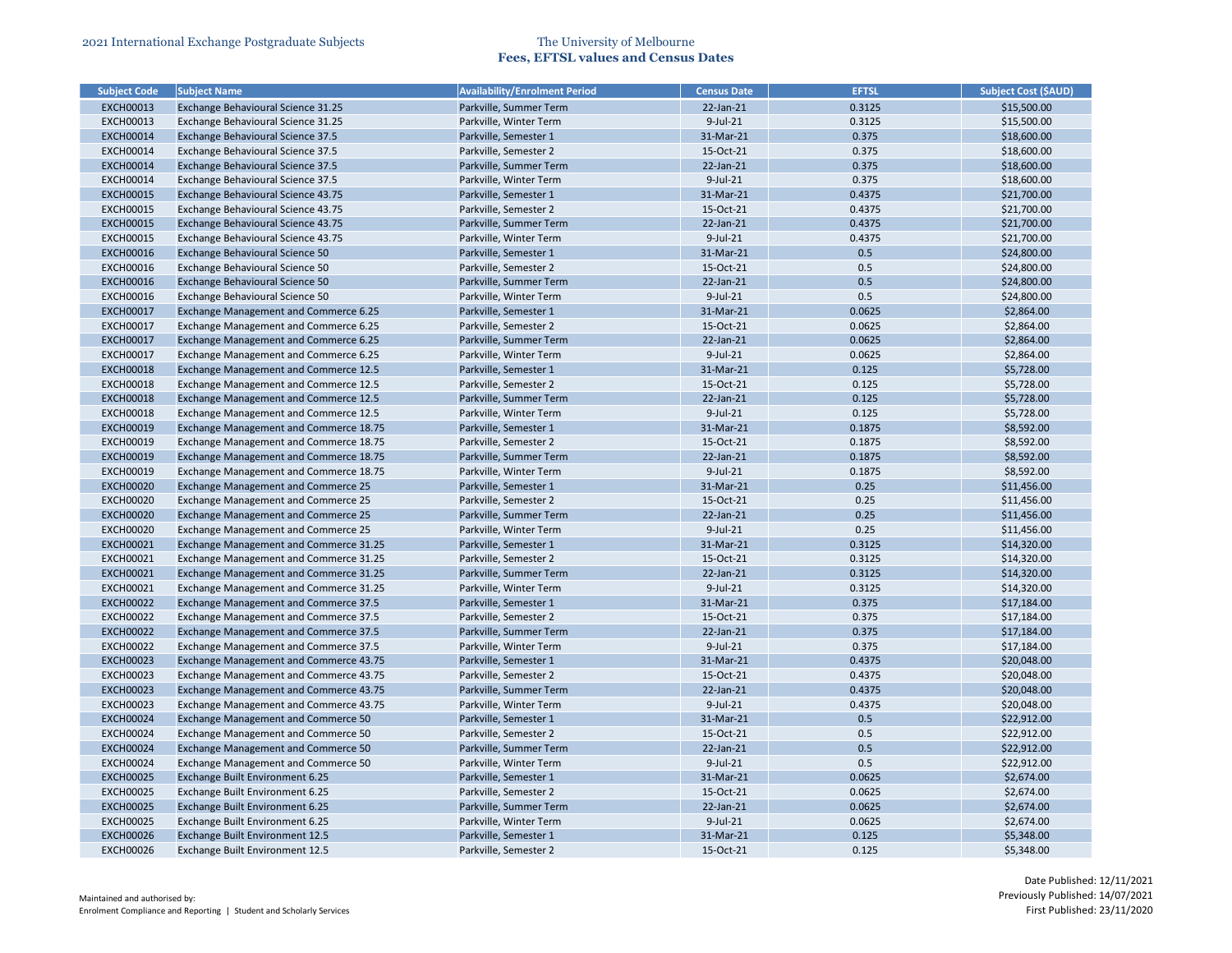| <b>Subject Code</b> | <b>Subject Name</b>                          | <b>Availability/Enrolment Period</b> | <b>Census Date</b>    | <b>EFTSL</b>   | <b>Subject Cost (\$AUD)</b> |
|---------------------|----------------------------------------------|--------------------------------------|-----------------------|----------------|-----------------------------|
| <b>EXCH00026</b>    | Exchange Built Environment 12.5              | Parkville, Summer Term               | 22-Jan-21             | 0.125          | \$5,348.00                  |
| <b>EXCH00026</b>    | Exchange Built Environment 12.5              | Parkville, Winter Term               | $9$ -Jul-21           | 0.125          | \$5,348.00                  |
| <b>EXCH00027</b>    | Exchange Built Environment 18.75             | Parkville, Semester 1                | 31-Mar-21             | 0.1875         | \$8,022.00                  |
| <b>EXCH00027</b>    | Exchange Built Environment 18.75             | Parkville, Semester 2                | 15-Oct-21             | 0.1875         | \$8,022.00                  |
| <b>EXCH00027</b>    | Exchange Built Environment 18.75             | Parkville, Summer Term               | 22-Jan-21             | 0.1875         | \$8,022.00                  |
| <b>EXCH00027</b>    | Exchange Built Environment 18.75             | Parkville, Winter Term               | 9-Jul-21              | 0.1875         | \$8,022.00                  |
| <b>EXCH00028</b>    | Exchange Built Environment 25                | Parkville, Semester 1                | 31-Mar-21             | 0.25           | \$10,696.00                 |
| <b>EXCH00028</b>    | Exchange Built Environment 25                | Parkville, Semester 2                | 15-Oct-21             | 0.25           | \$10,696.00                 |
| <b>EXCH00028</b>    | Exchange Built Environment 25                | Parkville, Summer Term               | 22-Jan-21             | 0.25           | \$10,696.00                 |
| <b>EXCH00028</b>    | Exchange Built Environment 25                | Parkville, Winter Term               | $9$ -Jul-21           | 0.25           | \$10,696.00                 |
| <b>EXCH00029</b>    | Exchange Built Environment 31.25             | Parkville, Semester 1                | 31-Mar-21             | 0.3125         | \$13,370.00                 |
| <b>EXCH00029</b>    | Exchange Built Environment 31.25             | Parkville, Semester 2                | 15-Oct-21             | 0.3125         | \$13,370.00                 |
| <b>EXCH00029</b>    | Exchange Built Environment 31.25             | Parkville, Summer Term               | 22-Jan-21             | 0.3125         | \$13,370.00                 |
| <b>EXCH00029</b>    | Exchange Built Environment 31.25             | Parkville, Winter Term               | 9-Jul-21              | 0.3125         | \$13,370.00                 |
| <b>EXCH00030</b>    | Exchange Built Environment 37.5              | Parkville, Semester 1                | 31-Mar-21             | 0.375          | \$16,044.00                 |
| <b>EXCH00030</b>    | Exchange Built Environment 37.5              | Parkville, Semester 2                | 15-Oct-21             | 0.375          | \$16,044.00                 |
| <b>EXCH00030</b>    | Exchange Built Environment 37.5              | Parkville, Summer Term               | 22-Jan-21             | 0.375          | \$16,044.00                 |
| <b>EXCH00030</b>    | Exchange Built Environment 37.5              | Parkville, Winter Term               | $9$ -Jul-21           | 0.375          | \$16,044.00                 |
| <b>EXCH00031</b>    | Exchange Built Environment 43.75             | Parkville, Semester 1                | 31-Mar-21             | 0.4375         | \$18,718.00                 |
| <b>EXCH00031</b>    | Exchange Built Environment 43.75             | Parkville, Semester 2                | 15-Oct-21             | 0.4375         | \$18,718.00                 |
| <b>EXCH00031</b>    | Exchange Built Environment 43.75             | Parkville, Summer Term               | 22-Jan-21             | 0.4375         | \$18,718.00                 |
| <b>EXCH00031</b>    | Exchange Built Environment 43.75             | Parkville, Winter Term               | 9-Jul-21              | 0.4375         | \$18,718.00                 |
| <b>EXCH00032</b>    | Exchange Built Environment 50                | Parkville, Semester 1                | 31-Mar-21             | 0.5            | \$21,392.00                 |
| <b>EXCH00032</b>    | Exchange Built Environment 50                | Parkville, Semester 2                | 15-Oct-21             | 0.5            | \$21,392.00                 |
| <b>EXCH00032</b>    | Exchange Built Environment 50                | Parkville, Summer Term               | 22-Jan-21             | 0.5            | \$21,392.00                 |
| <b>EXCH00032</b>    | Exchange Built Environment 50                | Parkville, Winter Term               | $9$ -Jul-21           | 0.5            | \$21,392.00                 |
| <b>EXCH00033</b>    | Exchange Information Technology 6.25         | Parkville, Semester 1                | 31-Mar-21             | 0.0625         | \$2,796.00                  |
| <b>EXCH00033</b>    | Exchange Information Technology 6.25         | Parkville, Semester 2                | 15-Oct-21             | 0.0625         | \$2,796.00                  |
| <b>EXCH00033</b>    | Exchange Information Technology 6.25         | Parkville, Summer Term               | 22-Jan-21             | 0.0625         | \$2,796.00                  |
| <b>EXCH00033</b>    | Exchange Information Technology 6.25         | Parkville, Winter Term               | $9$ -Jul-21           | 0.0625         | \$2,796.00                  |
| <b>EXCH00034</b>    | <b>Exchange Information Technology 12.5</b>  | Parkville, Semester 1                | 31-Mar-21             | 0.125          | \$5,592.00                  |
| <b>EXCH00034</b>    | Exchange Information Technology 12.5         | Parkville, Semester 2                | 15-Oct-21             | 0.125          | \$5,592.00                  |
| <b>EXCH00034</b>    | Exchange Information Technology 12.5         | Parkville, Summer Term               | 22-Jan-21             | 0.125          | \$5,592.00                  |
| <b>EXCH00034</b>    | <b>Exchange Information Technology 12.5</b>  | Parkville, Winter Term               | $9$ -Jul-21           | 0.125          | \$5,592.00                  |
| <b>EXCH00035</b>    | <b>Exchange Information Technology 18.75</b> | Parkville, Semester 1                | 31-Mar-21             | 0.1875         | \$8,388.00                  |
| <b>EXCH00035</b>    | Exchange Information Technology 18.75        | Parkville, Semester 2                | 15-Oct-21             | 0.1875         | \$8,388.00                  |
| <b>EXCH00035</b>    | Exchange Information Technology 18.75        | Parkville, Summer Term               | 22-Jan-21             | 0.1875         | \$8,388.00                  |
| <b>EXCH00035</b>    | Exchange Information Technology 18.75        | Parkville, Winter Term               | 9-Jul-21              | 0.1875         | \$8,388.00                  |
| <b>EXCH00036</b>    | <b>Exchange Information Technology 25</b>    | Parkville, Semester 1                | 31-Mar-21             | 0.25           | \$11,184.00                 |
| <b>EXCH00036</b>    | <b>Exchange Information Technology 25</b>    | Parkville, Semester 2                | 15-Oct-21             | 0.25           | \$11,184.00                 |
| <b>EXCH00036</b>    | <b>Exchange Information Technology 25</b>    | Parkville, Summer Term               | 22-Jan-21             | 0.25           | \$11,184.00                 |
| <b>EXCH00036</b>    | Exchange Information Technology 25           | Parkville, Winter Term               | 9-Jul-21              | 0.25           | \$11,184.00                 |
| <b>EXCH00037</b>    | Exchange Information Technology 31.25        | Parkville, Semester 1                | 31-Mar-21             | 0.3125         | \$13,980.00                 |
| <b>EXCH00037</b>    | Exchange Information Technology 31.25        | Parkville, Semester 2                | 15-Oct-21             | 0.3125         | \$13,980.00                 |
| <b>EXCH00037</b>    | Exchange Information Technology 31.25        | Parkville, Summer Term               | 22-Jan-21             | 0.3125         | \$13,980.00                 |
| <b>EXCH00037</b>    | <b>Exchange Information Technology 31.25</b> | Parkville, Winter Term               | 9-Jul-21              | 0.3125         | \$13,980.00                 |
| <b>EXCH00038</b>    | Exchange Information Technology 37.5         |                                      | 31-Mar-21             | 0.375          | \$16,776.00                 |
|                     |                                              | Parkville, Semester 1                |                       |                |                             |
| <b>EXCH00038</b>    | <b>Exchange Information Technology 37.5</b>  | Parkville, Semester 2                | 15-Oct-21             | 0.375<br>0.375 | \$16,776.00<br>\$16,776.00  |
| <b>EXCH00038</b>    | Exchange Information Technology 37.5         | Parkville, Summer Term               | 22-Jan-21<br>9-Jul-21 |                |                             |
| <b>EXCH00038</b>    | Exchange Information Technology 37.5         | Parkville, Winter Term               |                       | 0.375          | \$16,776.00                 |
| <b>EXCH00039</b>    | Exchange Information Technology 43.75        | Parkville, Semester 1                | 31-Mar-21             | 0.4375         | \$19,572.00                 |
| <b>EXCH00039</b>    | Exchange Information Technology 43.75        | Parkville, Semester 2                | 15-Oct-21             | 0.4375         | \$19,572.00                 |

| <b>Subject Cost (\$AUD)</b> |
|-----------------------------|
| \$5,348.00                  |
| \$5,348.00                  |
| \$8,022.00                  |
| \$8,022.00                  |
| \$8,022.00                  |
| \$8,022.00                  |
| \$10,696.00                 |
| \$10,696.00                 |
| \$10,696.00                 |
| \$10,696.00                 |
| \$13,370.00                 |
| \$13,370.00                 |
| \$13,370.00                 |
| \$13,370.00                 |
| \$16,044.00                 |
| \$16,044.00                 |
| \$16,044.00                 |
| \$16,044.00                 |
| \$18,718.00                 |
| \$18,718.00                 |
| \$18,718.00                 |
| \$18,718.00                 |
| \$21,392.00                 |
| \$21,392.00                 |
| \$21,392.00                 |
| \$21,392.00                 |
| \$2,796.00                  |
| \$2,796.00                  |
| \$2,796.00                  |
| \$2,796.00                  |
| \$5,592.00                  |
| \$5,592.00                  |
| \$5,592.00                  |
| \$5,592.00                  |
| \$8,388.00                  |
| \$8,388.00                  |
| \$8,388.00                  |
| \$8,388.00                  |
| \$11,184.00                 |
| \$11,184.00                 |
| \$11,184.00                 |
| \$11,184.00                 |
|                             |
| \$13,980.00                 |
| \$13,980.00                 |
| \$13,980.00                 |
| \$13,980.00                 |
| \$16,776.00                 |
| \$16,776.00                 |
| \$16,776.00                 |
| \$16,776.00                 |
| \$19,572.00                 |
| \$19,572.00                 |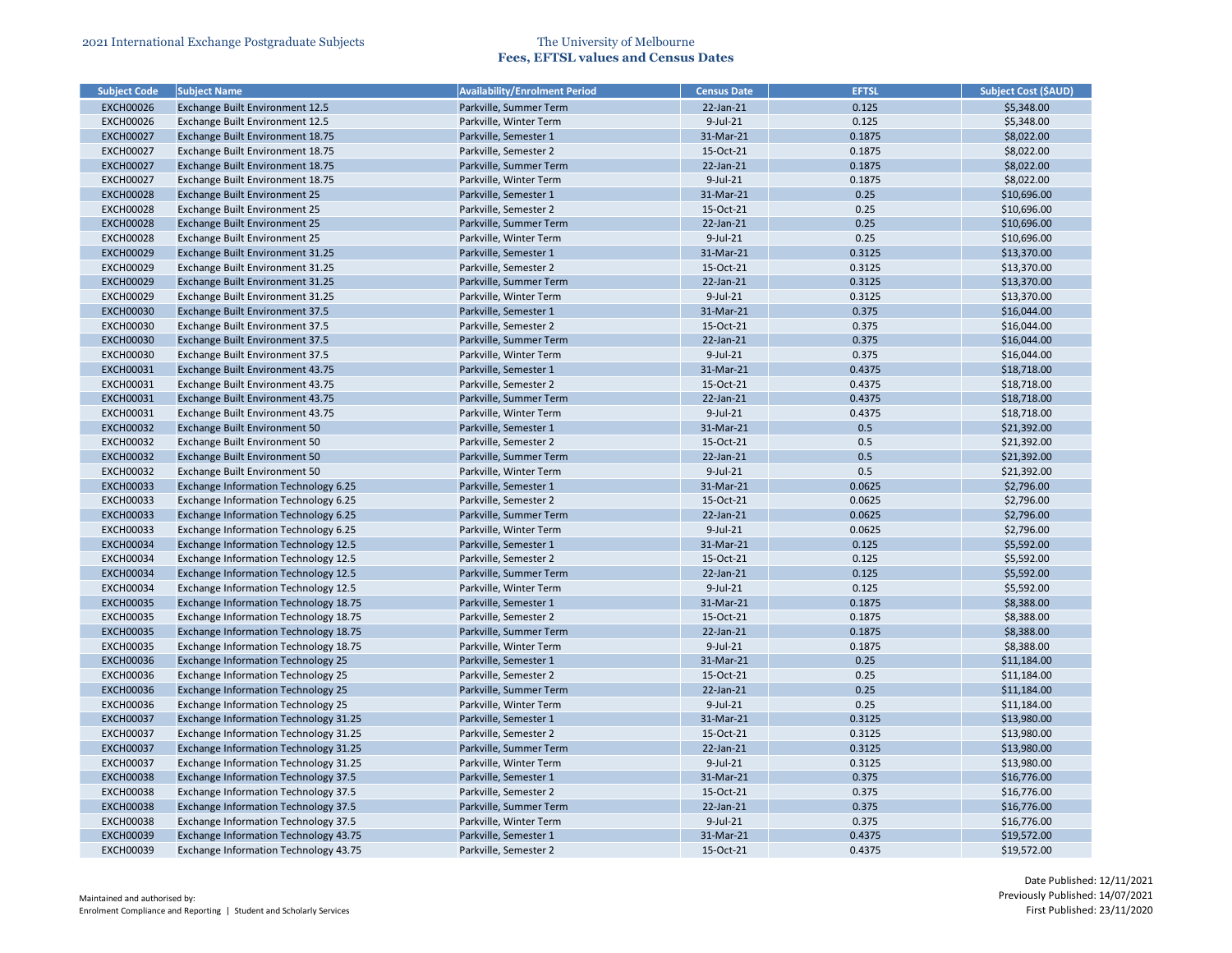| <b>Subject Code</b> | <b>Subject Name</b>                   | <b>Availability/Enrolment Period</b> | <b>Census Date</b> | <b>EFTSL</b> | <b>Subject Cost (\$AUD)</b> |
|---------------------|---------------------------------------|--------------------------------------|--------------------|--------------|-----------------------------|
| <b>EXCH00039</b>    | Exchange Information Technology 43.75 | Parkville, Summer Term               | 22-Jan-21          | 0.4375       | \$19,572.00                 |
| <b>EXCH00039</b>    | Exchange Information Technology 43.75 | Parkville, Winter Term               | $9$ -Jul-21        | 0.4375       | \$19,572.00                 |
| <b>EXCH00040</b>    | Exchange Information Technology 50    | Parkville, Semester 1                | 31-Mar-21          | 0.5          | \$22,368.00                 |
| <b>EXCH00040</b>    | Exchange Information Technology 50    | Parkville, Semester 2                | 15-Oct-21          | 0.5          | \$22,368.00                 |
| <b>EXCH00040</b>    | Exchange Information Technology 50    | Parkville, Summer Term               | 22-Jan-21          | 0.5          | \$22,368.00                 |
| <b>EXCH00040</b>    | Exchange Information Technology 50    | Parkville, Winter Term               | $9$ -Jul-21        | 0.5          | \$22,368.00                 |
| <b>EXCH00041</b>    | Exchange Physiotherapy 6.25           | Parkville, Semester 1                | 31-Mar-21          | 0.0625       | \$3,100.00                  |
| <b>EXCH00041</b>    | Exchange Physiotherapy 6.25           | Parkville, Semester 2                | 15-Oct-21          | 0.0625       | \$3,100.00                  |
| <b>EXCH00041</b>    | Exchange Physiotherapy 6.25           | Parkville, Summer Term               | 22-Jan-21          | 0.0625       | \$3,100.00                  |
| <b>EXCH00041</b>    | Exchange Physiotherapy 6.25           | Parkville, Winter Term               | 9-Jul-21           | 0.0625       | \$3,100.00                  |
| <b>EXCH00042</b>    | Exchange Physiotherapy 12.5           | Parkville, Semester 1                | 31-Mar-21          | 0.125        | \$6,200.00                  |
| <b>EXCH00042</b>    | Exchange Physiotherapy 12.5           | Parkville, Semester 2                | 15-Oct-21          | 0.125        | \$6,200.00                  |
| <b>EXCH00042</b>    | Exchange Physiotherapy 12.5           | Parkville, Summer Term               | 22-Jan-21          | 0.125        | \$6,200.00                  |
| <b>EXCH00042</b>    | Exchange Physiotherapy 12.5           | Parkville, Winter Term               | 9-Jul-21           | 0.125        | \$6,200.00                  |
| <b>EXCH00043</b>    | Exchange Physiotherapy 18.75          | Parkville, Semester 1                | 31-Mar-21          | 0.1875       | \$9,300.00                  |
| <b>EXCH00043</b>    | Exchange Physiotherapy 18.75          | Parkville, Semester 2                | 15-Oct-21          | 0.1875       | \$9,300.00                  |
| <b>EXCH00043</b>    | Exchange Physiotherapy 18.75          | Parkville, Summer Term               | 22-Jan-21          | 0.1875       | \$9,300.00                  |
| <b>EXCH00043</b>    | Exchange Physiotherapy 18.75          | Parkville, Winter Term               | $9$ -Jul-21        | 0.1875       | \$9,300.00                  |
| <b>EXCH00044</b>    | Exchange Physiotherapy 25             | Parkville, Semester 1                | 31-Mar-21          | 0.25         | \$12,400.00                 |
| <b>EXCH00044</b>    | Exchange Physiotherapy 25             | Parkville, Semester 2                | 15-Oct-21          | 0.25         | \$12,400.00                 |
| <b>EXCH00044</b>    | Exchange Physiotherapy 25             | Parkville, Summer Term               | 22-Jan-21          | 0.25         | \$12,400.00                 |
| <b>EXCH00044</b>    | Exchange Physiotherapy 25             | Parkville, Winter Term               | 9-Jul-21           | 0.25         | \$12,400.00                 |
| <b>EXCH00045</b>    | Exchange Physiotherapy 31.25          | Parkville, Semester 1                | 31-Mar-21          | 0.3125       | \$15,500.00                 |
| <b>EXCH00045</b>    | Exchange Physiotherapy 31.25          | Parkville, Semester 2                | 15-Oct-21          | 0.3125       | \$15,500.00                 |
| <b>EXCH00045</b>    | Exchange Physiotherapy 31.25          | Parkville, Summer Term               | 22-Jan-21          | 0.3125       | \$15,500.00                 |
| <b>EXCH00045</b>    | Exchange Physiotherapy 31.25          | Parkville, Winter Term               | $9$ -Jul-21        | 0.3125       | \$15,500.00                 |
| <b>EXCH00046</b>    | Exchange Physiotherapy 37.5           | Parkville, Semester 1                | 31-Mar-21          | 0.375        | \$18,600.00                 |
| <b>EXCH00046</b>    | Exchange Physiotherapy 37.5           | Parkville, Semester 2                | 15-Oct-21          | 0.375        | \$18,600.00                 |
| <b>EXCH00046</b>    | Exchange Physiotherapy 37.5           | Parkville, Summer Term               | 22-Jan-21          | 0.375        | \$18,600.00                 |
| <b>EXCH00046</b>    | Exchange Physiotherapy 37.5           | Parkville, Winter Term               | 9-Jul-21           | 0.375        | \$18,600.00                 |
| <b>EXCH00047</b>    | Exchange Physiotherapy 43.75          | Parkville, Semester 1                | 31-Mar-21          | 0.4375       | \$21,700.00                 |
| <b>EXCH00047</b>    | Exchange Physiotherapy 43.75          | Parkville, Semester 2                | 15-Oct-21          | 0.4375       | \$21,700.00                 |
| <b>EXCH00047</b>    | Exchange Physiotherapy 43.75          | Parkville, Summer Term               | 22-Jan-21          | 0.4375       | \$21,700.00                 |
| <b>EXCH00047</b>    | Exchange Physiotherapy 43.75          | Parkville, Winter Term               | 9-Jul-21           | 0.4375       | \$21,700.00                 |
| <b>EXCH00048</b>    | Exchange Physiotherapy 50             | Parkville, Semester 1                | 31-Mar-21          | 0.5          | \$24,800.00                 |
| <b>EXCH00048</b>    | Exchange Physiotherapy 50             | Parkville, Semester 2                | 15-Oct-21          | 0.5          | \$24,800.00                 |
| <b>EXCH00048</b>    | Exchange Physiotherapy 50             | Parkville, Summer Term               | 22-Jan-21          | 0.5          | \$24,800.00                 |
| <b>EXCH00048</b>    | Exchange Physiotherapy 50             | Parkville, Winter Term               | $9$ -Jul-21        | 0.5          | \$24,800.00                 |
| <b>EXCH00049</b>    | Exchange Engineering 6.25             | Parkville, Semester 1                | 31-Mar-21          | 0.0625       | \$2,796.00                  |
| <b>EXCH00049</b>    | <b>Exchange Engineering 6.25</b>      | Parkville, Semester 2                | 15-Oct-21          | 0.0625       | \$2,796.00                  |
| <b>EXCH00049</b>    | <b>Exchange Engineering 6.25</b>      | Parkville, Summer Term               | 22-Jan-21          | 0.0625       | \$2,796.00                  |
| <b>EXCH00049</b>    | Exchange Engineering 6.25             | Parkville, Winter Term               | $9$ -Jul-21        | 0.0625       | \$2,796.00                  |
| <b>EXCH00050</b>    | <b>Exchange Engineering 12.5</b>      | Parkville, Semester 1                | 31-Mar-21          | 0.125        | \$5,592.00                  |
| <b>EXCH00050</b>    | <b>Exchange Engineering 12.5</b>      | Parkville, Semester 2                | 15-Oct-21          | 0.125        | \$5,592.00                  |
| <b>EXCH00050</b>    | <b>Exchange Engineering 12.5</b>      | Parkville, Summer Term               | 22-Jan-21          | 0.125        | \$5,592.00                  |
| <b>EXCH00050</b>    | <b>Exchange Engineering 12.5</b>      | Parkville, Winter Term               | 9-Jul-21           | 0.125        | \$5,592.00                  |
| <b>EXCH00051</b>    | Exchange Engineering 18.75            | Parkville, Semester 1                | 31-Mar-21          | 0.1875       | \$8,388.00                  |
| <b>EXCH00051</b>    | Exchange Engineering 18.75            | Parkville, Semester 2                | 15-Oct-21          | 0.1875       | \$8,388.00                  |
| <b>EXCH00051</b>    | Exchange Engineering 18.75            | Parkville, Summer Term               | $22$ -Jan- $21$    | 0.1875       | \$8,388.00                  |
| <b>EXCH00051</b>    | <b>Exchange Engineering 18.75</b>     | Parkville, Winter Term               | 9-Jul-21           | 0.1875       | \$8,388.00                  |
| <b>EXCH00052</b>    | <b>Exchange Engineering 25</b>        | Parkville, Semester 1                | 31-Mar-21          | 0.25         | \$11,184.00                 |
| <b>EXCH00052</b>    | <b>Exchange Engineering 25</b>        | Parkville, Semester 2                | 15-Oct-21          | 0.25         | \$11,184.00                 |

| <b>Subject Cost (\$AUD)</b> |
|-----------------------------|
| \$19,572.00                 |
| \$19,572.00                 |
| \$22,368.00                 |
| \$22,368.00                 |
| \$22,368.00                 |
| \$22,368.00                 |
| \$3,100.00                  |
| \$3,100.00                  |
| \$3,100.00                  |
| \$3,100.00                  |
| \$6,200.00                  |
| \$6,200.00                  |
| \$6,200.00                  |
| \$6,200.00                  |
| \$9,300.00                  |
| \$9,300.00                  |
| \$9,300.00                  |
| \$9,300.00                  |
| \$12,400.00                 |
| \$12,400.00                 |
| \$12,400.00                 |
| \$12,400.00                 |
| \$15,500.00                 |
| \$15,500.00                 |
| \$15,500.00                 |
| \$15,500.00                 |
| \$18,600.00                 |
|                             |
| \$18,600.00                 |
| \$18,600.00                 |
| \$18,600.00                 |
| \$21,700.00                 |
| \$21,700.00                 |
| \$21,700.00                 |
| \$21,700.00                 |
| \$24,800.00                 |
| \$24,800.00                 |
| \$24,800.00                 |
| \$24,800.00                 |
| \$2,796.00                  |
| \$2,796.00                  |
| \$2,796.00                  |
| \$2,796.00                  |
| \$5,592.00                  |
| \$5,592.00                  |
| \$5,592.00                  |
| \$5,592.00                  |
| \$8,388.00                  |
| \$8,388.00                  |
| \$8,388.00                  |
| \$8,388.00                  |
| \$11,184.00                 |
| \$11,184.00                 |
|                             |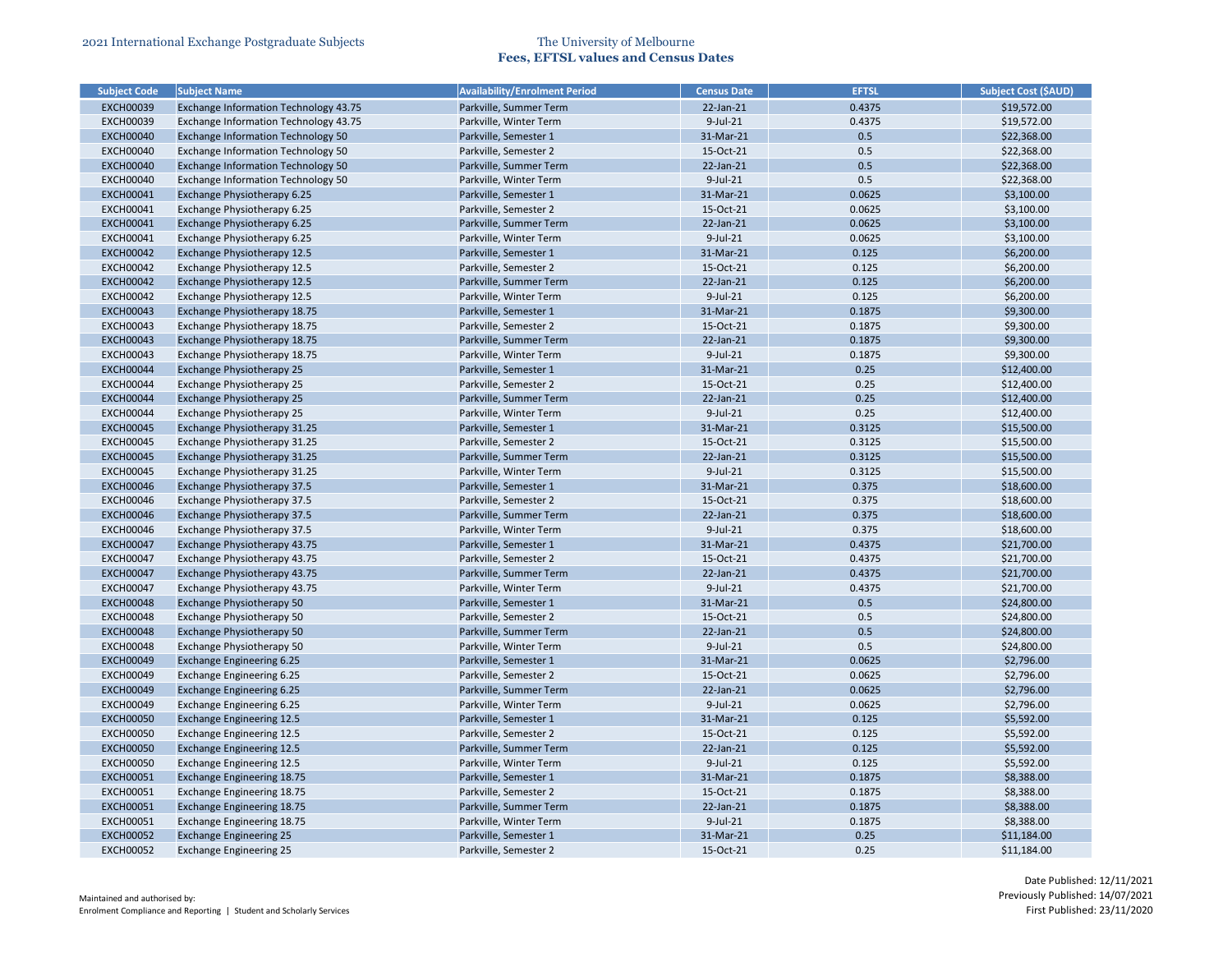| <b>Subject Code</b> | <b>Subject Name</b>               | <b>Availability/Enrolment Period</b> | <b>Census Date</b> | <b>EFTSL</b> | <b>Subject Cost (\$AUD)</b> |
|---------------------|-----------------------------------|--------------------------------------|--------------------|--------------|-----------------------------|
| <b>EXCH00052</b>    | <b>Exchange Engineering 25</b>    | Parkville, Summer Term               | 22-Jan-21          | 0.25         | \$11,184.00                 |
| <b>EXCH00052</b>    | <b>Exchange Engineering 25</b>    | Parkville, Winter Term               | $9$ -Jul-21        | 0.25         | \$11,184.00                 |
| <b>EXCH00053</b>    | <b>Exchange Engineering 31.25</b> | Parkville, Semester 1                | 31-Mar-21          | 0.3125       | \$13,980.00                 |
| <b>EXCH00053</b>    | Exchange Engineering 31.25        | Parkville, Semester 2                | 15-Oct-21          | 0.3125       | \$13,980.00                 |
| <b>EXCH00053</b>    | Exchange Engineering 31.25        | Parkville, Summer Term               | 22-Jan-21          | 0.3125       | \$13,980.00                 |
| <b>EXCH00053</b>    | Exchange Engineering 31.25        | Parkville, Winter Term               | $9$ -Jul-21        | 0.3125       | \$13,980.00                 |
| <b>EXCH00054</b>    | <b>Exchange Engineering 37.5</b>  | Parkville, Semester 1                | 31-Mar-21          | 0.375        | \$16,776.00                 |
| <b>EXCH00054</b>    | <b>Exchange Engineering 37.5</b>  | Parkville, Semester 2                | 15-Oct-21          | 0.375        | \$16,776.00                 |
| <b>EXCH00054</b>    | <b>Exchange Engineering 37.5</b>  | Parkville, Summer Term               | 22-Jan-21          | 0.375        | \$16,776.00                 |
| <b>EXCH00054</b>    | <b>Exchange Engineering 37.5</b>  | Parkville, Winter Term               | $9$ -Jul-21        | 0.375        | \$16,776.00                 |
| <b>EXCH00055</b>    | Exchange Engineering 43.75        | Parkville, Semester 1                | 31-Mar-21          | 0.4375       | \$19,572.00                 |
| <b>EXCH00055</b>    | <b>Exchange Engineering 43.75</b> | Parkville, Semester 2                | 15-Oct-21          | 0.4375       | \$19,572.00                 |
| <b>EXCH00055</b>    | Exchange Engineering 43.75        | Parkville, Summer Term               | 22-Jan-21          | 0.4375       | \$19,572.00                 |
| <b>EXCH00055</b>    | Exchange Engineering 43.75        | Parkville, Winter Term               | $9$ -Jul-21        | 0.4375       | \$19,572.00                 |
| <b>EXCH00056</b>    | <b>Exchange Engineering 50</b>    | Parkville, Semester 1                | 31-Mar-21          | 0.5          | \$22,368.00                 |
| <b>EXCH00056</b>    | <b>Exchange Engineering 50</b>    | Parkville, Semester 2                | 15-Oct-21          | 0.5          | \$22,368.00                 |
| <b>EXCH00056</b>    | <b>Exchange Engineering 50</b>    | Parkville, Summer Term               | 22-Jan-21          | 0.5          | \$22,368.00                 |
| <b>EXCH00056</b>    | <b>Exchange Engineering 50</b>    | Parkville, Winter Term               | $9$ -Jul-21        | 0.5          | \$22,368.00                 |
| <b>EXCH00057</b>    | <b>Exchange Science 6.25</b>      | Parkville, Semester 1                | 31-Mar-21          | 0.0625       | \$2,848.00                  |
| <b>EXCH00057</b>    | Exchange Science 6.25             | Parkville, Semester 2                | 15-Oct-21          | 0.0625       | \$2,848.00                  |
| <b>EXCH00057</b>    | Exchange Science 6.25             | Parkville, Summer Term               | 22-Jan-21          | 0.0625       | \$2,848.00                  |
| <b>EXCH00057</b>    | Exchange Science 6.25             | Parkville, Winter Term               | $9$ -Jul-21        | 0.0625       | \$2,848.00                  |
| <b>EXCH00058</b>    | Exchange Science 12.5             | Parkville, Semester 1                | 31-Mar-21          | 0.125        | \$5,696.00                  |
| <b>EXCH00058</b>    | Exchange Science 12.5             | Parkville, Semester 2                | 15-Oct-21          | 0.125        | \$5,696.00                  |
| <b>EXCH00058</b>    | <b>Exchange Science 12.5</b>      | Parkville, Summer Term               | 22-Jan-21          | 0.125        | \$5,696.00                  |
| <b>EXCH00058</b>    | Exchange Science 12.5             | Parkville, Winter Term               | $9$ -Jul-21        | 0.125        | \$5,696.00                  |
| <b>EXCH00059</b>    | Exchange Science 18.75            | Parkville, Semester 1                | 31-Mar-21          | 0.1875       | \$8,544.00                  |
| <b>EXCH00059</b>    | Exchange Science 18.75            | Parkville, Semester 2                | 15-Oct-21          | 0.1875       | \$8,544.00                  |
| <b>EXCH00059</b>    | Exchange Science 18.75            | Parkville, Summer Term               | 22-Jan-21          | 0.1875       | \$8,544.00                  |
| <b>EXCH00059</b>    | Exchange Science 18.75            | Parkville, Winter Term               | $9$ -Jul-21        | 0.1875       | \$8,544.00                  |
| <b>EXCH00060</b>    | <b>Exchange Science 25</b>        | Parkville, Semester 1                | 31-Mar-21          | 0.25         | \$11,392.00                 |
| <b>EXCH00060</b>    | <b>Exchange Science 25</b>        | Parkville, Semester 2                | 15-Oct-21          | 0.25         | \$11,392.00                 |
| <b>EXCH00060</b>    | <b>Exchange Science 25</b>        | Parkville, Summer Term               | 22-Jan-21          | 0.25         | \$11,392.00                 |
| <b>EXCH00060</b>    | <b>Exchange Science 25</b>        | Parkville, Winter Term               | $9$ -Jul-21        | 0.25         | \$11,392.00                 |
| <b>EXCH00061</b>    | Exchange Science 31.25            | Parkville, Semester 1                | 31-Mar-21          | 0.3125       | \$14,240.00                 |
| <b>EXCH00061</b>    | Exchange Science 31.25            | Parkville, Semester 2                | 15-Oct-21          | 0.3125       | \$14,240.00                 |
| <b>EXCH00061</b>    | Exchange Science 31.25            | Parkville, Summer Term               | 22-Jan-21          | 0.3125       | \$14,240.00                 |
| <b>EXCH00061</b>    | Exchange Science 31.25            | Parkville, Winter Term               | 9-Jul-21           | 0.3125       | \$14,240.00                 |
| <b>EXCH00062</b>    | <b>Exchange Science 37.5</b>      | Parkville, Semester 1                | 31-Mar-21          | 0.375        | \$17,088.00                 |
| <b>EXCH00062</b>    | Exchange Science 37.5             | Parkville, Semester 2                | 15-Oct-21          | 0.375        | \$17,088.00                 |
| <b>EXCH00062</b>    | <b>Exchange Science 37.5</b>      | Parkville, Summer Term               | 22-Jan-21          | 0.375        | \$17,088.00                 |
| <b>EXCH00062</b>    | Exchange Science 37.5             | Parkville, Winter Term               | $9$ -Jul-21        | 0.375        | \$17,088.00                 |
| <b>EXCH00063</b>    | Exchange Science 43.75            | Parkville, Semester 1                | 31-Mar-21          | 0.4375       | \$19,936.00                 |
| <b>EXCH00063</b>    | Exchange Science 43.75            | Parkville, Semester 2                | 15-Oct-21          | 0.4375       | \$19,936.00                 |
| <b>EXCH00063</b>    | Exchange Science 43.75            | Parkville, Summer Term               | 22-Jan-21          | 0.4375       | \$19,936.00                 |
| <b>EXCH00063</b>    | Exchange Science 43.75            | Parkville, Winter Term               | $9$ -Jul-21        | 0.4375       | \$19,936.00                 |
| <b>EXCH00064</b>    | <b>Exchange Science 50</b>        | Parkville, Semester 1                | 31-Mar-21          | 0.5          | \$22,784.00                 |
| <b>EXCH00064</b>    | <b>Exchange Science 50</b>        | Parkville, Semester 2                | 15-Oct-21          | 0.5          | \$22,784.00                 |
| <b>EXCH00064</b>    | <b>Exchange Science 50</b>        | Parkville, Summer Term               | $22$ -Jan- $21$    | 0.5          | \$22,784.00                 |
| <b>EXCH00064</b>    | <b>Exchange Science 50</b>        | Parkville, Winter Term               | 9-Jul-21           | 0.5          | \$22,784.00                 |
| <b>EXCH00065</b>    | Exchange Optometry 6.25           | Parkville, Semester 1                | 31-Mar-21          | 0.0625       | \$3,008.00                  |
|                     |                                   |                                      | 15-Oct-21          | 0.0625       | \$3,008.00                  |
| <b>EXCH00065</b>    | Exchange Optometry 6.25           | Parkville, Semester 2                |                    |              |                             |

| <b>Subject Cost (\$AUD)</b> |
|-----------------------------|
| \$11,184.00                 |
| \$11,184.00                 |
| \$13,980.00                 |
| \$13,980.00                 |
| \$13,980.00                 |
| \$13,980.00                 |
| \$16,776.00                 |
| \$16,776.00                 |
| \$16,776.00                 |
| \$16,776.00                 |
| \$19,572.00                 |
| \$19,572.00                 |
| \$19,572.00                 |
| \$19,572.00                 |
| \$22,368.00                 |
| \$22,368.00                 |
| \$22,368.00                 |
| \$22,368.00                 |
| \$2,848.00                  |
| \$2,848.00                  |
| \$2,848.00                  |
| \$2,848.00                  |
| \$5,696.00                  |
| \$5,696.00                  |
| \$5,696.00                  |
| \$5,696.00                  |
| \$8,544.00                  |
| \$8,544.00                  |
| \$8,544.00                  |
| \$8,544.00                  |
| \$11,392.00                 |
| \$11,392.00                 |
| \$11,392.00                 |
| \$11,392.00                 |
| \$14,240.00                 |
| \$14,240.00                 |
| \$14,240.00                 |
| \$14,240.00                 |
| \$17,088.00                 |
| \$17,088.00                 |
|                             |
| \$17,088.00                 |
| \$17,088.00                 |
| \$19,936.00                 |
| \$19,936.00                 |
| \$19,936.00                 |
| \$19,936.00                 |
| \$22,784.00                 |
| \$22,784.00                 |
| \$22,784.00                 |
| \$22,784.00                 |
| \$3,008.00                  |
| \$3,008.00                  |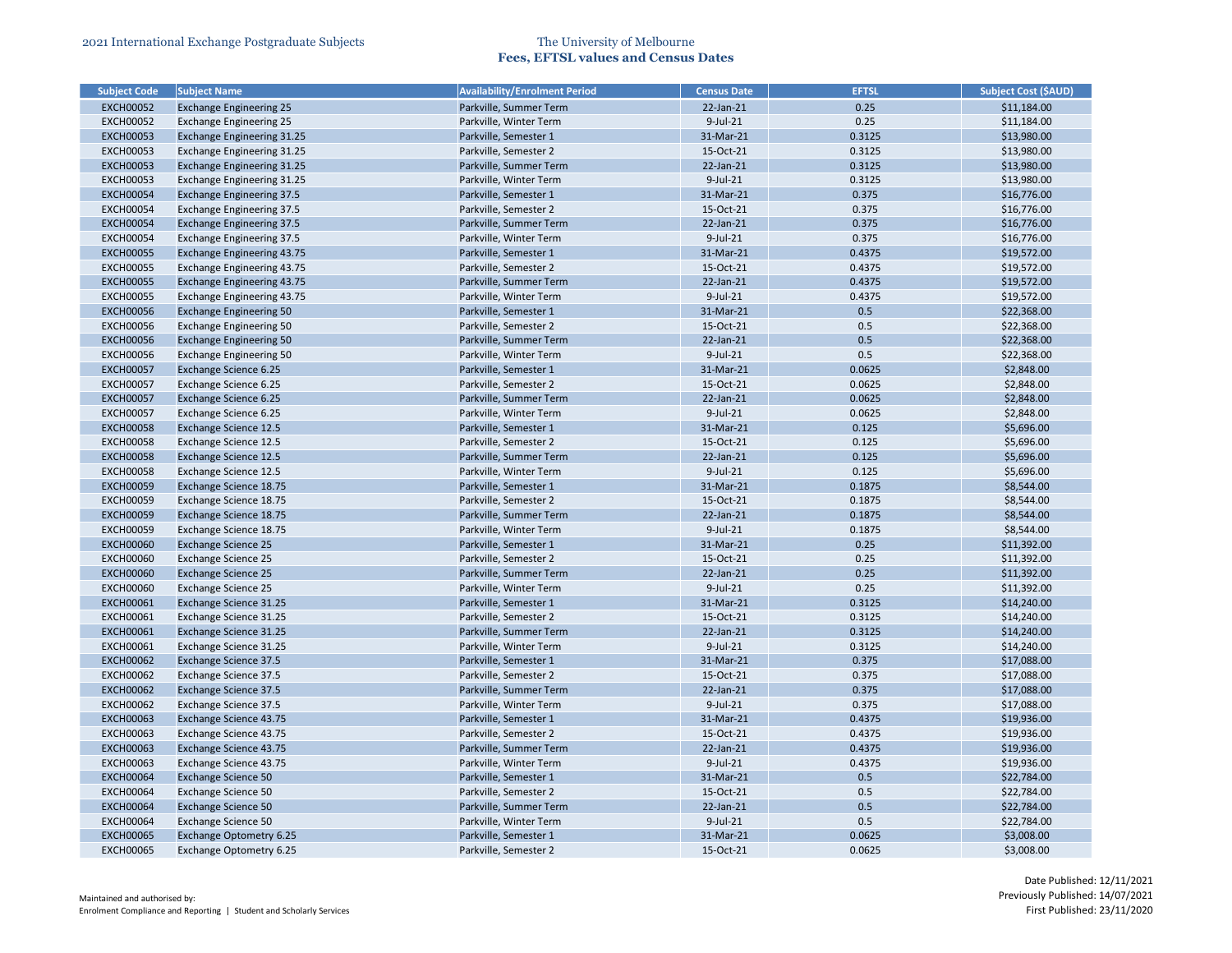| <b>Subject Code</b> | <b>Subject Name</b>                      | <b>Availability/Enrolment Period</b> | <b>Census Date</b> | <b>EFTSL</b>     | <b>Subject Cost (\$AUD)</b> |
|---------------------|------------------------------------------|--------------------------------------|--------------------|------------------|-----------------------------|
| <b>EXCH00065</b>    | <b>Exchange Optometry 6.25</b>           | Parkville, Summer Term               | $22$ -Jan- $21$    | 0.0625           | \$3,008.00                  |
| <b>EXCH00065</b>    | Exchange Optometry 6.25                  | Parkville, Winter Term               | $9$ -Jul-21        | 0.0625           | \$3,008.00                  |
| <b>EXCH00066</b>    | <b>Exchange Optometry 12.5</b>           | Parkville, Semester 1                | 31-Mar-21          | 0.125            | \$6,016.00                  |
| <b>EXCH00066</b>    | <b>Exchange Optometry 12.5</b>           | Parkville, Semester 2                | 15-Oct-21          | 0.125            | \$6,016.00                  |
| <b>EXCH00066</b>    | <b>Exchange Optometry 12.5</b>           | Parkville, Summer Term               | 22-Jan-21          | 0.125            | \$6,016.00                  |
| <b>EXCH00066</b>    | <b>Exchange Optometry 12.5</b>           | Parkville, Winter Term               | 9-Jul-21           | 0.125            | \$6,016.00                  |
| <b>EXCH00067</b>    | <b>Exchange Optometry 18.75</b>          | Parkville, Semester 1                | 31-Mar-21          | 0.1875           | \$9,024.00                  |
| <b>EXCH00067</b>    | Exchange Optometry 18.75                 | Parkville, Semester 2                | 15-Oct-21          | 0.1875           | \$9,024.00                  |
| <b>EXCH00067</b>    | Exchange Optometry 18.75                 | Parkville, Summer Term               | 22-Jan-21          | 0.1875           | \$9,024.00                  |
| <b>EXCH00067</b>    | Exchange Optometry 18.75                 | Parkville, Winter Term               | 9-Jul-21           | 0.1875           | \$9,024.00                  |
| <b>EXCH00068</b>    | <b>Exchange Optometry 25</b>             | Parkville, Semester 1                | 31-Mar-21          | 0.25             | \$12,032.00                 |
| <b>EXCH00068</b>    | <b>Exchange Optometry 25</b>             | Parkville, Semester 2                | 15-Oct-21          | 0.25             | \$12,032.00                 |
| <b>EXCH00068</b>    | <b>Exchange Optometry 25</b>             | Parkville, Summer Term               | 22-Jan-21          | 0.25             | \$12,032.00                 |
| <b>EXCH00068</b>    | <b>Exchange Optometry 25</b>             | Parkville, Winter Term               | 9-Jul-21           | 0.25             | \$12,032.00                 |
| <b>EXCH00069</b>    | Exchange Optometry 31.25                 | Parkville, Semester 1                | 31-Mar-21          | 0.3125           | \$15,040.00                 |
| <b>EXCH00069</b>    | Exchange Optometry 31.25                 | Parkville, Semester 2                | 15-Oct-21          | 0.3125           | \$15,040.00                 |
| <b>EXCH00069</b>    | <b>Exchange Optometry 31.25</b>          | Parkville, Summer Term               | 22-Jan-21          | 0.3125           | \$15,040.00                 |
| <b>EXCH00069</b>    | <b>Exchange Optometry 31.25</b>          | Parkville, Winter Term               | $9$ -Jul-21        | 0.3125           | \$15,040.00                 |
| <b>EXCH00070</b>    | <b>Exchange Optometry 37.5</b>           | Parkville, Semester 1                | 31-Mar-21          | 0.375            | \$18,048.00                 |
| <b>EXCH00070</b>    | <b>Exchange Optometry 37.5</b>           | Parkville, Semester 2                | 15-Oct-21          | 0.375            | \$18,048.00                 |
| <b>EXCH00070</b>    | <b>Exchange Optometry 37.5</b>           | Parkville, Summer Term               | 22-Jan-21          | 0.375            | \$18,048.00                 |
| <b>EXCH00070</b>    | <b>Exchange Optometry 37.5</b>           | Parkville, Winter Term               | 9-Jul-21           | 0.375            | \$18,048.00                 |
| <b>EXCH00071</b>    | <b>Exchange Optometry 43.75</b>          | Parkville, Semester 1                | 31-Mar-21          | 0.4375           | \$21,056.00                 |
| <b>EXCH00071</b>    | Exchange Optometry 43.75                 | Parkville, Semester 2                | 15-Oct-21          | 0.4375           | \$21,056.00                 |
| <b>EXCH00071</b>    | Exchange Optometry 43.75                 | Parkville, Summer Term               | 22-Jan-21          | 0.4375           | \$21,056.00                 |
| <b>EXCH00071</b>    | Exchange Optometry 43.75                 | Parkville, Winter Term               | 9-Jul-21           | 0.4375           | \$21,056.00                 |
| <b>EXCH00072</b>    | <b>Exchange Optometry 50</b>             | Parkville, Semester 1                | 31-Mar-21          | 0.5              | \$24,064.00                 |
| <b>EXCH00072</b>    | <b>Exchange Optometry 50</b>             | Parkville, Semester 2                | 15-Oct-21          | 0.5              | \$24,064.00                 |
| <b>EXCH00072</b>    | <b>Exchange Optometry 50</b>             | Parkville, Summer Term               | 22-Jan-21          | 0.5              | \$24,064.00                 |
| <b>EXCH00072</b>    | <b>Exchange Optometry 50</b>             | Parkville, Winter Term               | $9$ -Jul-21        | 0.5              | \$24,064.00                 |
| <b>EXCH00073</b>    | Exchange Agriculture & Environment 6.25  | Parkville, Semester 1                | 31-Mar-21          | 0.0625           | \$2,700.00                  |
| <b>EXCH00073</b>    | Exchange Agriculture & Environment 6.25  | Parkville, Semester 2                | 15-Oct-21          | 0.0625           | \$2,700.00                  |
| <b>EXCH00073</b>    | Exchange Agriculture & Environment 6.25  | Parkville, Summer Term               | $22$ -Jan- $21$    | 0.0625           | \$2,700.00                  |
| <b>EXCH00073</b>    | Exchange Agriculture & Environment 6.25  | Parkville, Winter Term               | $9$ -Jul-21        | 0.0625           | \$2,700.00                  |
| <b>EXCH00074</b>    | Exchange Agriculture & Environment 12.5  | Parkville, Semester 1                | 31-Mar-21          | 0.125            | \$5,400.00                  |
| <b>EXCH00074</b>    | Exchange Agriculture & Environment 12.5  | Parkville, Semester 2                | 15-Oct-21          | 0.125            | \$5,400.00                  |
| <b>EXCH00074</b>    | Exchange Agriculture & Environment 12.5  | Parkville, Summer Term               | 22-Jan-21          | 0.125            | \$5,400.00                  |
| <b>EXCH00074</b>    | Exchange Agriculture & Environment 12.5  | Parkville, Winter Term               | 9-Jul-21           | 0.125            | \$5,400.00                  |
| <b>EXCH00075</b>    | Exchange Agriculture & Environment 18.75 | Parkville, Semester 1                | 31-Mar-21          | 0.1875           | \$8,100.00                  |
| <b>EXCH00075</b>    | Exchange Agriculture & Environment 18.75 | Parkville, Semester 2                | 15-Oct-21          | 0.1875           | \$8,100.00                  |
| <b>EXCH00075</b>    | Exchange Agriculture & Environment 18.75 | Parkville, Summer Term               | 22-Jan-21          | 0.1875           | \$8,100.00                  |
| <b>EXCH00075</b>    | Exchange Agriculture & Environment 18.75 | Parkville, Winter Term               | 9-Jul-21           | 0.1875           | \$8,100.00                  |
| <b>EXCH00076</b>    | Exchange Agriculture & Environmental 25  | Parkville, Semester 1                | 31-Mar-21          | 0.25             | \$10,800.00                 |
| <b>EXCH00076</b>    | Exchange Agriculture & Environmental 25  | Parkville, Semester 2                | 15-Oct-21          | 0.25             | \$10,800.00                 |
| <b>EXCH00076</b>    | Exchange Agriculture & Environmental 25  | Parkville, Summer Term               | $22$ -Jan- $21$    | 0.25             | \$10,800.00                 |
| <b>EXCH00076</b>    | Exchange Agriculture & Environmental 25  | Parkville, Winter Term               | 9-Jul-21           | 0.25             |                             |
|                     |                                          |                                      |                    |                  | \$10,800.00                 |
| <b>EXCH00077</b>    | Exchange Agriculture & Environment 31.25 | Parkville, Semester 1                | 31-Mar-21          | 0.3125           | \$13,500.00                 |
| <b>EXCH00077</b>    | Exchange Agriculture & Environment 31.25 | Parkville, Semester 2                | 15-Oct-21          | 0.3125<br>0.3125 | \$13,500.00                 |
| <b>EXCH00077</b>    | Exchange Agriculture & Environment 31.25 | Parkville, Summer Term               | 22-Jan-21          |                  | \$13,500.00                 |
| <b>EXCH00077</b>    | Exchange Agriculture & Environment 31.25 | Parkville, Winter Term               | 9-Jul-21           | 0.3125           | \$13,500.00                 |
| <b>EXCH00078</b>    | Exchange Agriculture & Environment 37.5  | Parkville, Semester 1                | 31-Mar-21          | 0.375            | \$16,200.00                 |
| <b>EXCH00078</b>    | Exchange Agriculture & Environment 37.5  | Parkville, Semester 2                | 15-Oct-21          | 0.375            | \$16,200.00                 |

| <b>Subject Cost (\$AUD)</b> |
|-----------------------------|
| \$3,008.00                  |
| \$3,008.00                  |
| \$6,016.00                  |
| \$6,016.00                  |
| \$6,016.00                  |
| \$6,016.00                  |
| \$9,024.00                  |
| \$9,024.00                  |
| \$9,024.00                  |
| \$9,024.00                  |
| \$12,032.00                 |
| \$12,032.00                 |
| \$12,032.00                 |
|                             |
| \$12,032.00                 |
| \$15,040.00                 |
| \$15,040.00                 |
| \$15,040.00                 |
| \$15,040.00                 |
| \$18,048.00                 |
| \$18,048.00                 |
| \$18,048.00                 |
| \$18,048.00                 |
| \$21,056.00                 |
| \$21,056.00                 |
| \$21,056.00                 |
| \$21,056.00                 |
| \$24,064.00                 |
| \$24,064.00                 |
| \$24,064.00                 |
| \$24,064.00                 |
| \$2,700.00                  |
| \$2,700.00                  |
| \$2,700.00                  |
| \$2,700.00                  |
| \$5,400.00                  |
| \$5,400.00                  |
| \$5,400.00                  |
| \$5,400.00                  |
| \$8,100.00                  |
| \$8,100.00                  |
|                             |
| \$8,100.00                  |
| \$8,100.00                  |
| \$10,800.00                 |
| \$10,800.00                 |
| \$10,800.00                 |
| \$10,800.00                 |
| \$13,500.00                 |
| \$13,500.00                 |
| \$13,500.00                 |
| \$13,500.00                 |
| \$16,200.00                 |
| \$16,200.00                 |
|                             |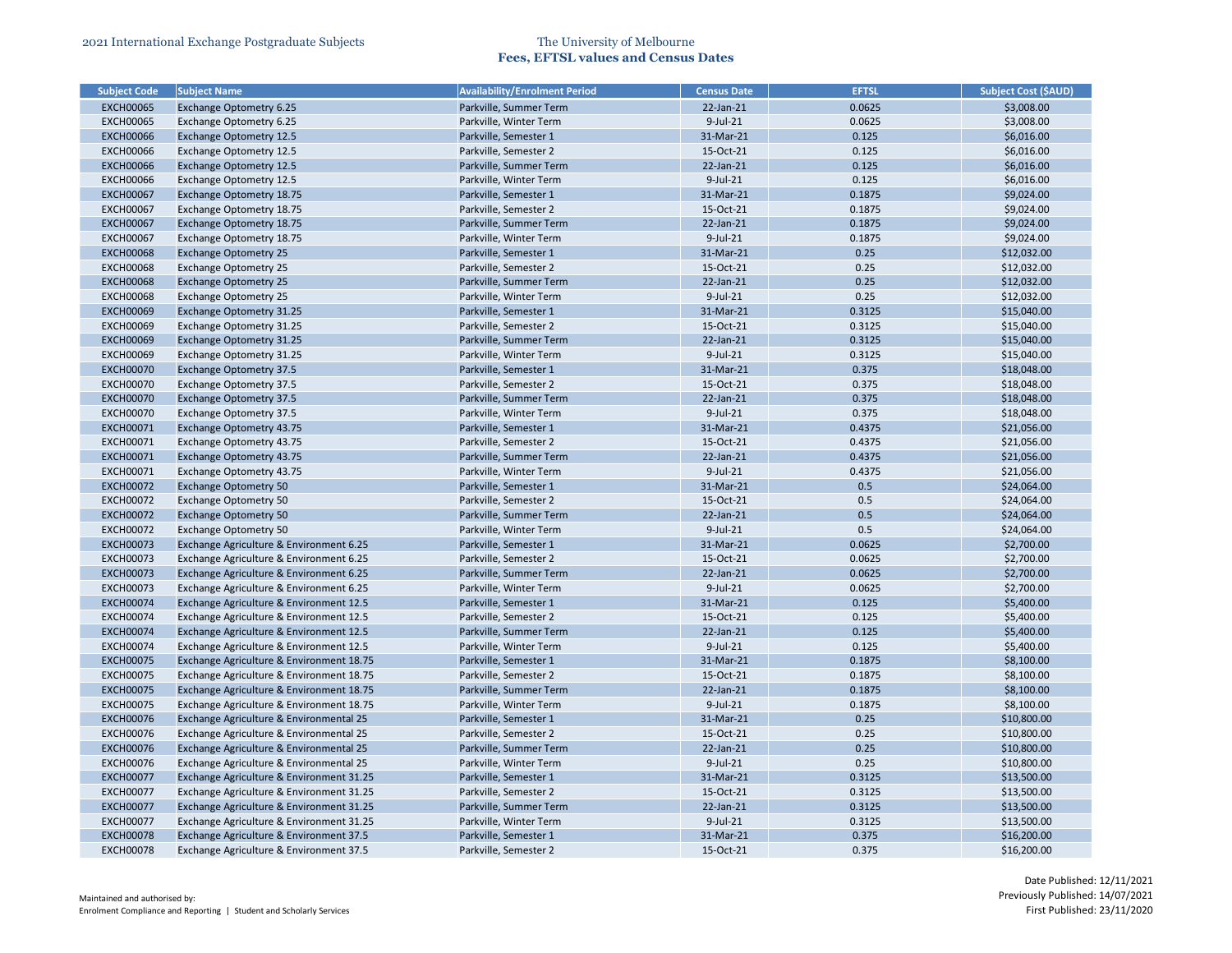| <b>Subject Code</b> | <b>Subject Name</b>                      | <b>Availability/Enrolment Period</b> | <b>Census Date</b> | <b>EFTSL</b> | <b>Subject Cost (\$AUD)</b> |
|---------------------|------------------------------------------|--------------------------------------|--------------------|--------------|-----------------------------|
| <b>EXCH00078</b>    | Exchange Agriculture & Environment 37.5  | Parkville, Summer Term               | 22-Jan-21          | 0.375        | \$16,200.00                 |
| <b>EXCH00078</b>    | Exchange Agriculture & Environment 37.5  | Parkville, Winter Term               | 9-Jul-21           | 0.375        | \$16,200.00                 |
| <b>EXCH00079</b>    | Exchange Agriculture & Environment 43.75 | Parkville, Semester 1                | 31-Mar-21          | 0.4375       | \$18,900.00                 |
| <b>EXCH00079</b>    | Exchange Agriculture & Environment 43.75 | Parkville, Semester 2                | 15-Oct-21          | 0.4375       | \$18,900.00                 |
| <b>EXCH00079</b>    | Exchange Agriculture & Environment 43.75 | Parkville, Summer Term               | 22-Jan-21          | 0.4375       | \$18,900.00                 |
| <b>EXCH00079</b>    | Exchange Agriculture & Environment 43.75 | Parkville, Winter Term               | $9$ -Jul-21        | 0.4375       | \$18,900.00                 |
| <b>EXCH00080</b>    | Exchange Agriculture & Environmental 50  | Parkville, Semester 1                | 31-Mar-21          | 0.5          | \$21,600.00                 |
| <b>EXCH00080</b>    | Exchange Agriculture & Environmental 50  | Parkville, Semester 2                | 15-Oct-21          | 0.5          | \$21,600.00                 |
| <b>EXCH00080</b>    | Exchange Agriculture & Environmental 50  | Parkville, Summer Term               | 22-Jan-21          | 0.5          | \$21,600.00                 |
| <b>EXCH00080</b>    | Exchange Agriculture & Environmental 50  | Parkville, Winter Term               | 9-Jul-21           | 0.5          | \$21,600.00                 |
| <b>EXCH00081</b>    | Exchange Law 6.25                        | Parkville, Semester 1                | 31-Mar-21          | 0.0625       | \$2,776.00                  |
| <b>EXCH00081</b>    | Exchange Law 6.25                        | Parkville, Semester 2                | 15-Oct-21          | 0.0625       | \$2,776.00                  |
| <b>EXCH00081</b>    | Exchange Law 6.25                        | Parkville, Summer Term               | 22-Jan-21          | 0.0625       | \$2,776.00                  |
| <b>EXCH00081</b>    | Exchange Law 6.25                        | Parkville, Winter Term               | 9-Jul-21           | 0.0625       | \$2,776.00                  |
| <b>EXCH00082</b>    | Exchange Law 12.5                        | Parkville, Semester 1                | 31-Mar-21          | 0.125        | \$5,552.00                  |
| <b>EXCH00082</b>    | Exchange Law 12.5                        | Parkville, Semester 2                | 15-Oct-21          | 0.125        | \$5,552.00                  |
| <b>EXCH00082</b>    | Exchange Law 12.5                        | Parkville, Summer Term               | 22-Jan-21          | 0.125        | \$5,552.00                  |
| <b>EXCH00082</b>    | Exchange Law 12.5                        | Parkville, Winter Term               | 9-Jul-21           | 0.125        | \$5,552.00                  |
| <b>EXCH00083</b>    | Exchange Law 18.75                       | Parkville, Semester 1                | 31-Mar-21          | 0.1875       | \$8,328.00                  |
| <b>EXCH00083</b>    | Exchange Law 18.75                       | Parkville, Semester 2                | 15-Oct-21          | 0.1875       | \$8,328.00                  |
| <b>EXCH00083</b>    | Exchange Law 18.75                       | Parkville, Summer Term               | 22-Jan-21          | 0.1875       | \$8,328.00                  |
| <b>EXCH00083</b>    | Exchange Law 18.75                       | Parkville, Winter Term               | $9$ -Jul-21        | 0.1875       | \$8,328.00                  |
| <b>EXCH00084</b>    | Exchange Law 25                          | Parkville, Semester 1                | 31-Mar-21          | 0.25         | \$11,104.00                 |
| <b>EXCH00084</b>    | Exchange Law 25                          | Parkville, Semester 2                | 15-Oct-21          | 0.25         | \$11,104.00                 |
| <b>EXCH00084</b>    | Exchange Law 25                          | Parkville, Summer Term               | 22-Jan-21          | 0.25         | \$11,104.00                 |
| <b>EXCH00084</b>    | Exchange Law 25                          | Parkville, Winter Term               | 9-Jul-21           | 0.25         | \$11,104.00                 |
| <b>EXCH00085</b>    | Exchange Law 31.25                       | Parkville, Semester 1                | 31-Mar-21          | 0.3125       | \$13,880.00                 |
| <b>EXCH00085</b>    | Exchange Law 31.25                       | Parkville, Semester 2                | 15-Oct-21          | 0.3125       | \$13,880.00                 |
| <b>EXCH00085</b>    | Exchange Law 31.25                       | Parkville, Summer Term               | 22-Jan-21          | 0.3125       | \$13,880.00                 |
| <b>EXCH00085</b>    | Exchange Law 31.25                       | Parkville, Winter Term               | 9-Jul-21           | 0.3125       | \$13,880.00                 |
| <b>EXCH00086</b>    | Exchange Law 37.5                        | Parkville, Semester 1                | 31-Mar-21          | 0.375        | \$16,656.00                 |
| <b>EXCH00086</b>    | Exchange Law 37.5                        | Parkville, Semester 2                | 15-Oct-21          | 0.375        | \$16,656.00                 |
| <b>EXCH00086</b>    | Exchange Law 37.5                        | Parkville, Summer Term               | 22-Jan-21          | 0.375        | \$16,656.00                 |
| <b>EXCH00086</b>    | Exchange Law 37.5                        | Parkville, Winter Term               | $9$ -Jul-21        | 0.375        | \$16,656.00                 |
| <b>EXCH00087</b>    | Exchange Law 43.75                       | Parkville, Semester 1                | 31-Mar-21          | 0.4375       | \$19,432.00                 |
| <b>EXCH00087</b>    | Exchange Law 43.75                       | Parkville, Semester 2                | 15-Oct-21          | 0.4375       | \$19,432.00                 |
| <b>EXCH00087</b>    | Exchange Law 43.75                       | Parkville, Summer Term               | 22-Jan-21          | 0.4375       | \$19,432.00                 |
| <b>EXCH00087</b>    | Exchange Law 43.75                       | Parkville, Winter Term               | $9$ -Jul-21        | 0.4375       | \$19,432.00                 |
| <b>EXCH00088</b>    | Exchange Law 50                          | Parkville, Semester 1                | 31-Mar-21          | 0.5          | \$22,208.00                 |
| <b>EXCH00088</b>    | Exchange Law 50                          | Parkville, Semester 2                | 15-Oct-21          | 0.5          | \$22,208.00                 |
| <b>EXCH00088</b>    | <b>Exchange Law 50</b>                   | Parkville, Summer Term               | 22-Jan-21          | 0.5          | \$22,208.00                 |
| <b>EXCH00088</b>    | Exchange Law 50                          | Parkville, Winter Term               | $9$ -Jul-21        | 0.5          | \$22,208.00                 |
| <b>EXCH00089</b>    | Exchange Dentistry 6.25                  | Parkville, Semester 1                | 31-Mar-21          | 0.0625       | \$4,194.00                  |
| <b>EXCH00089</b>    | <b>Exchange Dentistry 6.25</b>           | Parkville, Semester 2                | 15-Oct-21          | 0.0625       | \$4,194.00                  |
| <b>EXCH00089</b>    | Exchange Dentistry 6.25                  | Parkville, Summer Term               | $22$ -Jan- $21$    | 0.0625       | \$4,194.00                  |
| <b>EXCH00089</b>    | Exchange Dentistry 6.25                  | Parkville, Winter Term               | $9$ -Jul-21        | 0.0625       | \$4,194.00                  |
| <b>EXCH00090</b>    | <b>Exchange Dentistry 12.5</b>           | Parkville, Semester 1                | 31-Mar-21          | 0.125        | \$8,388.00                  |
| <b>EXCH00090</b>    | Exchange Dentistry 12.5                  | Parkville, Semester 2                | 15-Oct-21          | 0.125        | \$8,388.00                  |
| <b>EXCH00090</b>    | <b>Exchange Dentistry 12.5</b>           | Parkville, Summer Term               | $22$ -Jan- $21$    | 0.125        | \$8,388.00                  |
| <b>EXCH00090</b>    | Exchange Dentistry 12.5                  | Parkville, Winter Term               | $9$ -Jul-21        | 0.125        | \$8,388.00                  |
| <b>EXCH00091</b>    | Exchange Dentistry 18.75                 | Parkville, Semester 1                | 31-Mar-21          | 0.1875       | \$12,582.00                 |
| <b>EXCH00091</b>    | Exchange Dentistry 18.75                 | Parkville, Semester 2                | 15-Oct-21          | 0.1875       | \$12,582.00                 |

| <b>Subject Cost (\$AUD)</b> |
|-----------------------------|
| \$16,200.00                 |
| \$16,200.00                 |
| \$18,900.00                 |
| \$18,900.00                 |
| \$18,900.00                 |
| \$18,900.00                 |
| \$21,600.00                 |
| \$21,600.00                 |
| \$21,600.00                 |
| \$21,600.00                 |
| \$2,776.00                  |
| \$2,776.00                  |
| \$2,776.00                  |
| \$2,776.00                  |
| \$5,552.00                  |
| \$5,552.00                  |
| \$5,552.00                  |
| \$5,552.00                  |
| \$8,328.00                  |
| \$8,328.00                  |
| \$8,328.00                  |
| \$8,328.00                  |
| \$11,104.00                 |
| \$11,104.00                 |
| \$11,104.00                 |
| \$11,104.00                 |
| \$13,880.00                 |
| \$13,880.00                 |
| \$13,880.00                 |
| \$13,880.00                 |
| \$16,656.00                 |
| \$16,656.00                 |
| \$16,656.00                 |
| \$16,656.00                 |
| \$19,432.00                 |
| \$19,432.00                 |
| \$19,432.00                 |
| \$19,432.00                 |
| \$22,208.00                 |
| \$22,208.00                 |
| \$22,208.00                 |
| \$22,208.00                 |
| \$4,194.00                  |
| \$4,194.00                  |
| \$4,194.00                  |
| \$4,194.00                  |
|                             |
| \$8,388.00                  |
| \$8,388.00                  |
| \$8,388.00                  |
| \$8,388.00                  |
| \$12,582.00                 |
| \$12,582.00                 |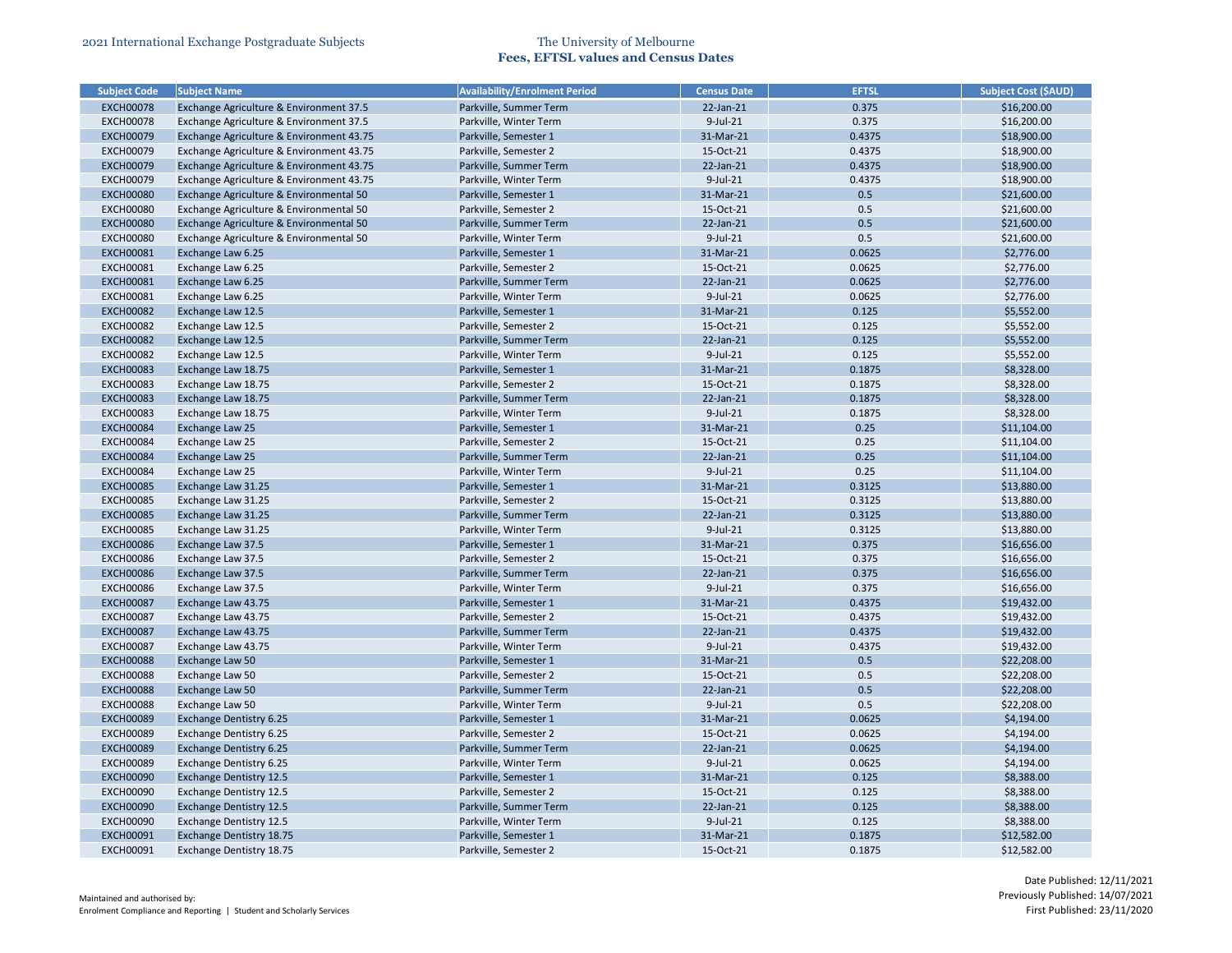| <b>Subject Code</b> | Subject Name                          | <b>Availability/Enrolment Period</b> | <b>Census Date</b> | <b>EFTSL</b> | <b>Subject Cost (\$AUD)</b> |
|---------------------|---------------------------------------|--------------------------------------|--------------------|--------------|-----------------------------|
| <b>EXCH00091</b>    | Exchange Dentistry 18.75              | Parkville, Summer Term               | 22-Jan-21          | 0.1875       | \$12,582.00                 |
| <b>EXCH00091</b>    | Exchange Dentistry 18.75              | Parkville, Winter Term               | 9-Jul-21           | 0.1875       | \$12,582.00                 |
| <b>EXCH00092</b>    | <b>Exchange Dentistry 25</b>          | Parkville, Semester 1                | 31-Mar-21          | 0.25         | \$16,776.00                 |
| <b>EXCH00092</b>    | <b>Exchange Dentistry 25</b>          | Parkville, Semester 2                | 15-Oct-21          | 0.25         | \$16,776.00                 |
| <b>EXCH00092</b>    | <b>Exchange Dentistry 25</b>          | Parkville, Summer Term               | 22-Jan-21          | 0.25         | \$16,776.00                 |
| <b>EXCH00092</b>    | <b>Exchange Dentistry 25</b>          | Parkville, Winter Term               | 9-Jul-21           | 0.25         | \$16,776.00                 |
| <b>EXCH00093</b>    | <b>Exchange Dentistry 31.25</b>       | Parkville, Semester 1                | 31-Mar-21          | 0.3125       | \$20,970.00                 |
| <b>EXCH00093</b>    | Exchange Dentistry 31.25              | Parkville, Semester 2                | 15-Oct-21          | 0.3125       | \$20,970.00                 |
| <b>EXCH00093</b>    | <b>Exchange Dentistry 31.25</b>       | Parkville, Summer Term               | 22-Jan-21          | 0.3125       | \$20,970.00                 |
| <b>EXCH00093</b>    | Exchange Dentistry 31.25              | Parkville, Winter Term               | 9-Jul-21           | 0.3125       | \$20,970.00                 |
| <b>EXCH00094</b>    | <b>Exchange Dentistry 37.5</b>        | Parkville, Semester 1                | 31-Mar-21          | 0.375        | \$25,164.00                 |
| <b>EXCH00094</b>    | <b>Exchange Dentistry 37.5</b>        | Parkville, Semester 2                | 15-Oct-21          | 0.375        | \$25,164.00                 |
| <b>EXCH00094</b>    | <b>Exchange Dentistry 37.5</b>        | Parkville, Summer Term               | 22-Jan-21          | 0.375        | \$25,164.00                 |
| <b>EXCH00094</b>    | <b>Exchange Dentistry 37.5</b>        | Parkville, Winter Term               | 9-Jul-21           | 0.375        | \$25,164.00                 |
| <b>EXCH00095</b>    | Exchange Dentistry 43.75              | Parkville, Semester 1                | 31-Mar-21          | 0.4375       | \$29,358.00                 |
| <b>EXCH00095</b>    | Exchange Dentistry 43.75              | Parkville, Semester 2                | 15-Oct-21          | 0.4375       | \$29,358.00                 |
| <b>EXCH00095</b>    | Exchange Dentistry 43.75              | Parkville, Summer Term               | 22-Jan-21          | 0.4375       | \$29,358.00                 |
| <b>EXCH00095</b>    | Exchange Dentistry 43.75              | Parkville, Winter Term               | $9$ -Jul-21        | 0.4375       | \$29,358.00                 |
| <b>EXCH00096</b>    | <b>Exchange Dentistry 50</b>          | Parkville, Semester 1                | 31-Mar-21          | 0.5          | \$33,552.00                 |
| <b>EXCH00096</b>    | <b>Exchange Dentistry 50</b>          | Parkville, Semester 2                | 15-Oct-21          | 0.5          | \$33,552.00                 |
| <b>EXCH00096</b>    | <b>Exchange Dentistry 50</b>          | Parkville, Summer Term               | 22-Jan-21          | 0.5          | \$33,552.00                 |
| <b>EXCH00096</b>    | <b>Exchange Dentistry 50</b>          | Parkville, Winter Term               | 9-Jul-21           | 0.5          | \$33,552.00                 |
| <b>EXCH00097</b>    | <b>Exchange Medical Studies 6.25</b>  | Parkville, Semester 1                | 31-Mar-21          | 0.0625       | \$4,282.00                  |
| <b>EXCH00097</b>    | <b>Exchange Medical Studies 6.25</b>  | Parkville, Semester 2                | 15-Oct-21          | 0.0625       | \$4,282.00                  |
| <b>EXCH00097</b>    | <b>Exchange Medical Studies 6.25</b>  | Parkville, Summer Term               | 22-Jan-21          | 0.0625       | \$4,282.00                  |
| <b>EXCH00097</b>    | <b>Exchange Medical Studies 6.25</b>  | Parkville, Winter Term               | 9-Jul-21           | 0.0625       | \$4,282.00                  |
| <b>EXCH00098</b>    | <b>Exchange Medical Studies 12.5</b>  | Parkville, Semester 1                | 31-Mar-21          | 0.125        | \$8,564.00                  |
| <b>EXCH00098</b>    | <b>Exchange Medical Studies 12.5</b>  | Parkville, Semester 2                | 15-Oct-21          | 0.125        | \$8,564.00                  |
| <b>EXCH00098</b>    | <b>Exchange Medical Studies 12.5</b>  | Parkville, Summer Term               | 22-Jan-21          | 0.125        | \$8,564.00                  |
| <b>EXCH00098</b>    | <b>Exchange Medical Studies 12.5</b>  | Parkville, Winter Term               | $9$ -Jul-21        | 0.125        | \$8,564.00                  |
| <b>EXCH00099</b>    | <b>Exchange Medical Studies 18.75</b> | Parkville, Semester 1                | 31-Mar-21          | 0.1875       | \$12,846.00                 |
| <b>EXCH00099</b>    | Exchange Medical Studies 18.75        | Parkville, Semester 2                | 15-Oct-21          | 0.1875       | \$12,846.00                 |
| <b>EXCH00099</b>    | <b>Exchange Medical Studies 18.75</b> | Parkville, Summer Term               | 22-Jan-21          | 0.1875       | \$12,846.00                 |
| <b>EXCH00099</b>    | <b>Exchange Medical Studies 18.75</b> | Parkville, Winter Term               | $9$ -Jul-21        | 0.1875       | \$12,846.00                 |
| <b>EXCH00100</b>    | <b>Exchange Medical Studies 25</b>    | Parkville, Semester 1                | 31-Mar-21          | 0.25         | \$17,128.00                 |
| <b>EXCH00100</b>    | <b>Exchange Medical Studies 25</b>    | Parkville, Semester 2                | 15-Oct-21          | 0.25         | \$17,128.00                 |
| <b>EXCH00100</b>    | <b>Exchange Medical Studies 25</b>    | Parkville, Summer Term               | 22-Jan-21          | 0.25         | \$17,128.00                 |
| <b>EXCH00100</b>    | <b>Exchange Medical Studies 25</b>    | Parkville, Winter Term               | 9-Jul-21           | 0.25         | \$17,128.00                 |
| <b>EXCH00101</b>    | <b>Exchange Medical Studies 31.25</b> | Parkville, Semester 1                | 31-Mar-21          | 0.3125       | \$21,410.00                 |
| <b>EXCH00101</b>    | <b>Exchange Medical Studies 31.25</b> | Parkville, Semester 2                | 15-Oct-21          | 0.3125       | \$21,410.00                 |
| <b>EXCH00101</b>    | Exchange Medical Studies 31.25        | Parkville, Summer Term               | $22$ -Jan- $21$    | 0.3125       | \$21,410.00                 |
| <b>EXCH00101</b>    | Exchange Medical Studies 31.25        | Parkville, Winter Term               | 9-Jul-21           | 0.3125       | \$21,410.00                 |
| <b>EXCH00102</b>    | <b>Exchange Medical Studies 37.5</b>  | Parkville, Semester 1                | 31-Mar-21          | 0.375        | \$25,692.00                 |
|                     |                                       |                                      |                    |              |                             |
| <b>EXCH00102</b>    | <b>Exchange Medical Studies 37.5</b>  | Parkville, Semester 2                | 15-Oct-21          | 0.375        | \$25,692.00                 |
| <b>EXCH00102</b>    | <b>Exchange Medical Studies 37.5</b>  | Parkville, Summer Term               | 22-Jan-21          | 0.375        | \$25,692.00                 |
| <b>EXCH00102</b>    | <b>Exchange Medical Studies 37.5</b>  | Parkville, Winter Term               | 9-Jul-21           | 0.375        | \$25,692.00                 |
| <b>EXCH00103</b>    | <b>Exchange Medical Studies 43.75</b> | Parkville, Semester 1                | 31-Mar-21          | 0.4375       | \$29,974.00                 |
| <b>EXCH00103</b>    | Exchange Medical Studies 43.75        | Parkville, Semester 2                | 15-Oct-21          | 0.4375       | \$29,974.00                 |
| <b>EXCH00103</b>    | <b>Exchange Medical Studies 43.75</b> | Parkville, Summer Term               | $22$ -Jan- $21$    | 0.4375       | \$29,974.00                 |
| <b>EXCH00103</b>    | Exchange Medical Studies 43.75        | Parkville, Winter Term               | 9-Jul-21           | 0.4375       | \$29,974.00                 |
| <b>EXCH00104</b>    | <b>Exchange Medical Studies 50</b>    | Parkville, Semester 1                | 31-Mar-21          | 0.5          | \$34,256.00                 |
| <b>EXCH00104</b>    | <b>Exchange Medical Studies 50</b>    | Parkville, Semester 2                | 15-Oct-21          | 0.5          | \$34,256.00                 |

| Subject Cost (\$AUD) |
|----------------------|
| \$12,582.00          |
| \$12,582.00          |
| \$16,776.00          |
| \$16,776.00          |
| \$16,776.00          |
| \$16,776.00          |
| \$20,970.00          |
| \$20,970.00          |
| \$20,970.00          |
| \$20,970.00          |
| \$25,164.00          |
| \$25,164.00          |
| \$25,164.00          |
| \$25,164.00          |
| \$29,358.00          |
| \$29,358.00          |
| \$29,358.00          |
| \$29,358.00          |
| \$33,552.00          |
| \$33,552.00          |
| \$33,552.00          |
| \$33,552.00          |
| \$4,282.00           |
| \$4,282.00           |
| \$4,282.00           |
| \$4,282.00           |
| \$8,564.00           |
| \$8,564.00           |
| \$8,564.00           |
| \$8,564.00           |
| \$12,846.00          |
|                      |
| \$12,846.00          |
| \$12,846.00          |
| \$12,846.00          |
| \$17,128.00          |
| \$17,128.00          |
| \$17,128.00          |
| \$17,128.00          |
| \$21,410.00          |
| \$21,410.00          |
| \$21,410.00          |
| \$21,410.00          |
| \$25,692.00          |
| \$25,692.00          |
| \$25,692.00          |
| \$25,692.00          |
| \$29,974.00          |
| \$29,974.00          |
| \$29,974.00          |
| \$29,974.00          |
| \$34,256.00          |
| \$34,256.00          |
|                      |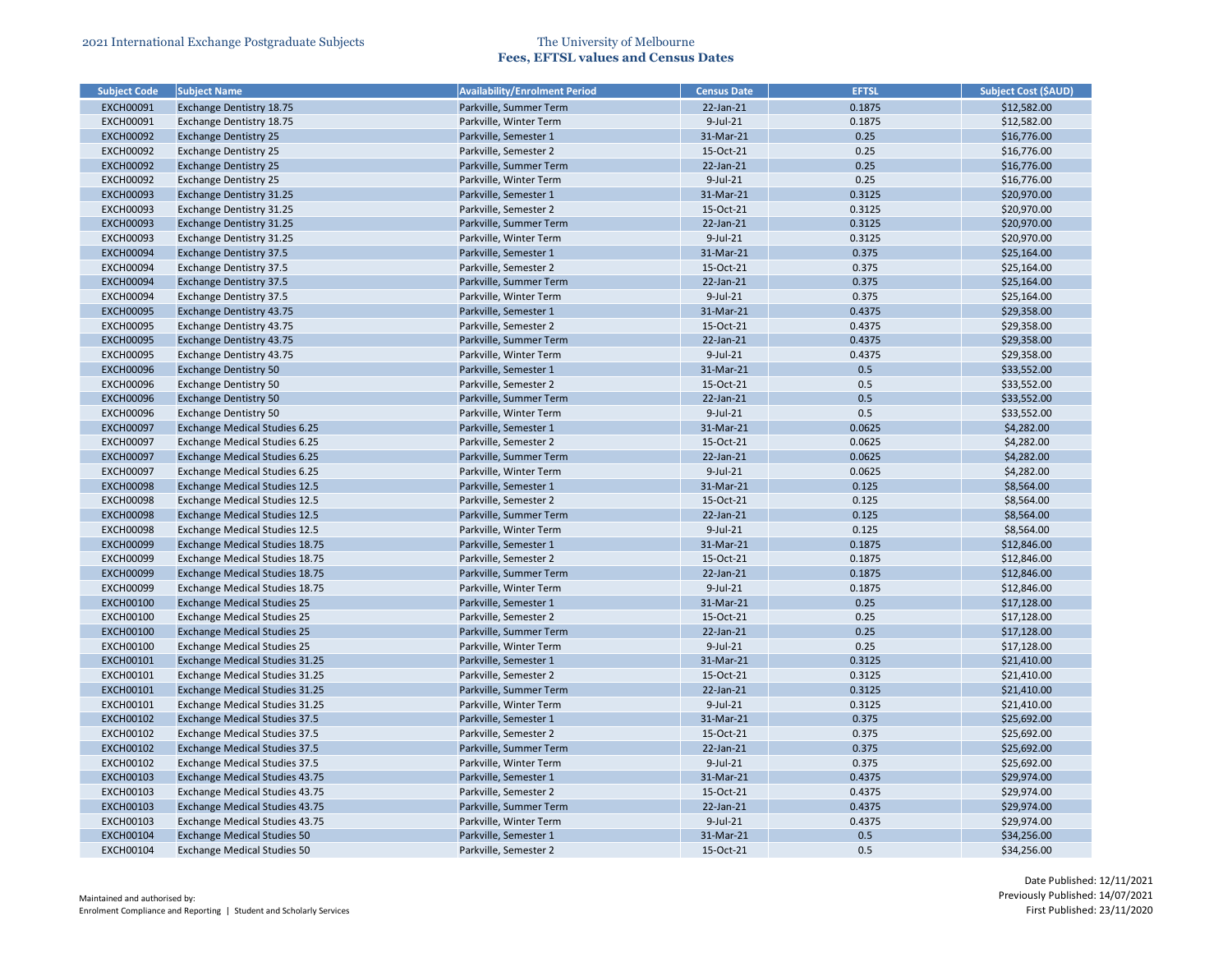| <b>Subject Code</b>           | <b>Subject Name</b>                                          | <b>Availability/Enrolment Period</b>           | <b>Census Date</b>     | <b>EFTSL</b> | <b>Subject Cost (\$AUD)</b> |
|-------------------------------|--------------------------------------------------------------|------------------------------------------------|------------------------|--------------|-----------------------------|
| <b>EXCH00104</b>              | <b>Exchange Medical Studies 50</b>                           | Parkville, Summer Term                         | $22$ -Jan- $21$        | 0.5          | \$34,256.00                 |
| <b>EXCH00104</b>              | <b>Exchange Medical Studies 50</b>                           | Parkville, Winter Term                         | $9$ -Jul-21            | 0.5          | \$34,256.00                 |
| <b>EXCH00105</b>              | <b>Exchange Veterinary Studies 6.25</b>                      | Parkville, Semester 1                          | 31-Mar-21              | 0.0625       | \$3,180.00                  |
| <b>EXCH00105</b>              | Exchange Veterinary Studies 6.25                             | Parkville, Semester 2                          | 15-Oct-21              | 0.0625       | \$3,180.00                  |
| <b>EXCH00105</b>              | <b>Exchange Veterinary Studies 6.25</b>                      | Parkville, Summer Term                         | 22-Jan-21              | 0.0625       | \$3,180.00                  |
| <b>EXCH00105</b>              | <b>Exchange Veterinary Studies 6.25</b>                      | Parkville, Winter Term                         | $9$ -Jul-21            | 0.0625       | \$3,180.00                  |
| <b>EXCH00106</b>              | <b>Exchange Veterinary Studies 12.5</b>                      | Parkville, Semester 1                          | 31-Mar-21              | 0.125        | \$6,360.00                  |
| <b>EXCH00106</b>              | <b>Exchange Veterinary Studies 12.5</b>                      | Parkville, Semester 2                          | 15-Oct-21              | 0.125        | \$6,360.00                  |
| <b>EXCH00106</b>              | <b>Exchange Veterinary Studies 12.5</b>                      | Parkville, Summer Term                         | $22$ -Jan- $21$        | 0.125        | \$6,360.00                  |
| <b>EXCH00106</b>              | <b>Exchange Veterinary Studies 12.5</b>                      | Parkville, Winter Term                         | 9-Jul-21               | 0.125        | \$6,360.00                  |
| <b>EXCH00107</b>              | <b>Exchange Veterinary Studies 18.75</b>                     | Parkville, Semester 1                          | 31-Mar-21              | 0.1875       | \$9,540.00                  |
| <b>EXCH00107</b>              | Exchange Veterinary Studies 18.75                            | Parkville, Semester 2                          | 15-Oct-21              | 0.1875       | \$9,540.00                  |
| <b>EXCH00107</b>              | <b>Exchange Veterinary Studies 18.75</b>                     | Parkville, Summer Term                         | 22-Jan-21              | 0.1875       | \$9,540.00                  |
| <b>EXCH00107</b>              | Exchange Veterinary Studies 18.75                            | Parkville, Winter Term                         | 9-Jul-21               | 0.1875       | \$9,540.00                  |
| <b>EXCH00108</b>              | <b>Exchange Veterinary Studies 25</b>                        | Parkville, Semester 1                          | 31-Mar-21              | 0.25         | \$12,720.00                 |
| <b>EXCH00108</b>              | <b>Exchange Veterinary Studies 25</b>                        | Parkville, Semester 2                          | 15-Oct-21              | 0.25         | \$12,720.00                 |
| <b>EXCH00108</b>              | <b>Exchange Veterinary Studies 25</b>                        | Parkville, Summer Term                         | $22$ -Jan- $21$        | 0.25         | \$12,720.00                 |
| <b>EXCH00108</b>              | <b>Exchange Veterinary Studies 25</b>                        | Parkville, Winter Term                         | $9$ -Jul-21            | 0.25         | \$12,720.00                 |
| <b>EXCH00109</b>              | <b>Exchange Veterinary Studies 31.25</b>                     | Parkville, Semester 1                          | 31-Mar-21              | 0.3125       | \$15,900.00                 |
| <b>EXCH00109</b>              | Exchange Veterinary Studies 31.25                            | Parkville, Semester 2                          | 15-Oct-21              | 0.3125       | \$15,900.00                 |
| <b>EXCH00109</b>              | <b>Exchange Veterinary Studies 31.25</b>                     | Parkville, Summer Term                         | 22-Jan-21              | 0.3125       | \$15,900.00                 |
| <b>EXCH00109</b>              | Exchange Veterinary Studies 31.25                            | Parkville, Winter Term                         | $9$ -Jul-21            | 0.3125       | \$15,900.00                 |
| <b>EXCH00110</b>              | <b>Exchange Veterinary Studies 37.5</b>                      | Parkville, Semester 1                          | 31-Mar-21              | 0.375        | \$19,080.00                 |
| <b>EXCH00110</b>              | <b>Exchange Veterinary Studies 37.5</b>                      | Parkville, Semester 2                          | 15-Oct-21              | 0.375        | \$19,080.00                 |
| <b>EXCH00110</b>              | <b>Exchange Veterinary Studies 37.5</b>                      | Parkville, Summer Term                         | 22-Jan-21              | 0.375        | \$19,080.00                 |
| <b>EXCH00110</b>              | <b>Exchange Veterinary Studies 37.5</b>                      | Parkville, Winter Term                         | $9$ -Jul-21            | 0.375        | \$19,080.00                 |
| <b>EXCH00111</b>              | <b>Exchange Veterinary Studies 43.75</b>                     | Parkville, Semester 1                          | 31-Mar-21              | 0.4375       | \$22,260.00                 |
| <b>EXCH00111</b>              | Exchange Veterinary Studies 43.75                            | Parkville, Semester 2                          | 15-Oct-21              | 0.4375       | \$22,260.00                 |
| <b>EXCH00111</b>              | <b>Exchange Veterinary Studies 43.75</b>                     | Parkville, Summer Term                         | 22-Jan-21              | 0.4375       | \$22,260.00                 |
| <b>EXCH00111</b>              | Exchange Veterinary Studies 43.75                            | Parkville, Winter Term                         | 9-Jul-21               | 0.4375       | \$22,260.00                 |
| EXCH00112                     | Exchange Veterinary Studies 50                               | Parkville, Semester 1                          | 31-Mar-21              | 0.5          | \$25,440.00                 |
| <b>EXCH00112</b>              | Exchange Veterinary Studies 50                               | Parkville, Semester 2                          | 15-Oct-21              | 0.5          | \$25,440.00                 |
| <b>EXCH00112</b>              | <b>Exchange Veterinary Studies 50</b>                        | Parkville, Summer Term                         | 22-Jan-21              | 0.5          | \$25,440.00                 |
| <b>EXCH00112</b>              | <b>Exchange Veterinary Studies 50</b>                        | Parkville, Winter Term                         | $9$ -Jul-21            | 0.5          | \$25,440.00                 |
| <b>EXCH00113</b>              | <b>Exchange Education 6.25</b>                               | Parkville, Semester 1                          | 31-Mar-21              | 0.0625       | \$2,282.00                  |
| <b>EXCH00113</b>              | <b>Exchange Education 6.25</b>                               | Parkville, Semester 2                          | 15-Oct-21              | 0.0625       | \$2,282.00                  |
| <b>EXCH00113</b>              | <b>Exchange Education 6.25</b>                               | Parkville, Summer Term                         | 22-Jan-21              | 0.0625       | \$2,282.00                  |
| EXCH00113                     | <b>Exchange Education 6.25</b>                               | Parkville, Winter Term                         | $9$ -Jul-21            | 0.0625       | \$2,282.00                  |
| <b>EXCH00114</b>              | <b>Exchange Education 12.5</b>                               | Parkville, Semester 1                          | 31-Mar-21              | 0.125        | \$4,564.00                  |
| <b>EXCH00114</b>              | <b>Exchange Education 12.5</b>                               | Parkville, Semester 2                          | 15-Oct-21              | 0.125        | \$4,564.00                  |
| <b>EXCH00114</b>              | <b>Exchange Education 12.5</b>                               | Parkville, Summer Term                         | 22-Jan-21              | 0.125        | \$4,564.00                  |
| <b>EXCH00114</b>              | <b>Exchange Education 12.5</b>                               | Parkville, Winter Term                         | 9-Jul-21               | 0.125        | \$4,564.00                  |
| <b>EXCH00115</b>              | <b>Exchange Education 18.75</b>                              | Parkville, Semester 1                          | 31-Mar-21              | 0.1875       | \$6,846.00                  |
| <b>EXCH00115</b>              | <b>Exchange Education 18.75</b>                              | Parkville, Semester 2                          | 15-Oct-21              | 0.1875       | \$6,846.00                  |
| <b>EXCH00115</b>              | <b>Exchange Education 18.75</b>                              | Parkville, Summer Term                         | $22$ -Jan- $21$        | 0.1875       | \$6,846.00                  |
| <b>EXCH00115</b>              | <b>Exchange Education 18.75</b>                              | Parkville, Winter Term                         | $9$ -Jul-21            | 0.1875       | \$6,846.00                  |
|                               |                                                              |                                                |                        |              |                             |
| <b>EXCH00116</b><br>EXCH00116 | <b>Exchange Education 25</b><br><b>Exchange Education 25</b> | Parkville, Semester 1<br>Parkville, Semester 2 | 31-Mar-21<br>15-Oct-21 | 0.25<br>0.25 | \$9,128.00                  |
|                               |                                                              |                                                |                        | 0.25         | \$9,128.00                  |
| <b>EXCH00116</b>              | <b>Exchange Education 25</b>                                 | Parkville, Summer Term                         | $22$ -Jan- $21$        |              | \$9,128.00                  |
| EXCH00116                     | <b>Exchange Education 25</b>                                 | Parkville, Winter Term                         | 9-Jul-21               | 0.25         | \$9,128.00                  |
| <b>EXCH00117</b>              | <b>Exchange Education 31.25</b>                              | Parkville, Semester 1                          | 31-Mar-21              | 0.3125       | \$11,410.00                 |
| <b>EXCH00117</b>              | Exchange Education 31.25                                     | Parkville, Semester 2                          | 15-Oct-21              | 0.3125       | \$11,410.00                 |

| <b>Subject Cost (\$AUD)</b> |
|-----------------------------|
| \$34,256.00                 |
| \$34,256.00                 |
| \$3,180.00                  |
| \$3,180.00                  |
| \$3,180.00                  |
| \$3,180.00                  |
| \$6,360.00                  |
| \$6,360.00                  |
| \$6,360.00                  |
| \$6,360.00                  |
| \$9,540.00                  |
| \$9,540.00                  |
| \$9,540.00                  |
| \$9,540.00                  |
| \$12,720.00                 |
|                             |
| \$12,720.00                 |
| \$12,720.00                 |
| \$12,720.00                 |
| \$15,900.00                 |
| \$15,900.00                 |
| \$15,900.00                 |
| \$15,900.00                 |
| \$19,080.00                 |
| \$19,080.00                 |
| \$19,080.00                 |
| \$19,080.00                 |
| \$22,260.00                 |
| \$22,260.00                 |
| \$22,260.00                 |
| \$22,260.00                 |
| \$25,440.00                 |
| \$25,440.00                 |
| \$25,440.00                 |
| \$25,440.00                 |
| \$2,282.00                  |
| \$2,282.00                  |
| \$2,282.00                  |
| \$2,282.00                  |
| \$4,564.00                  |
| \$4,564.00                  |
| \$4,564.00                  |
| \$4,564.00                  |
| \$6,846.00                  |
| \$6,846.00                  |
| \$6,846.00                  |
| \$6,846.00                  |
| \$9,128.00                  |
|                             |
| \$9,128.00                  |
| \$9,128.00                  |
| \$9,128.00                  |
| \$11,410.00                 |
| \$11,410.00                 |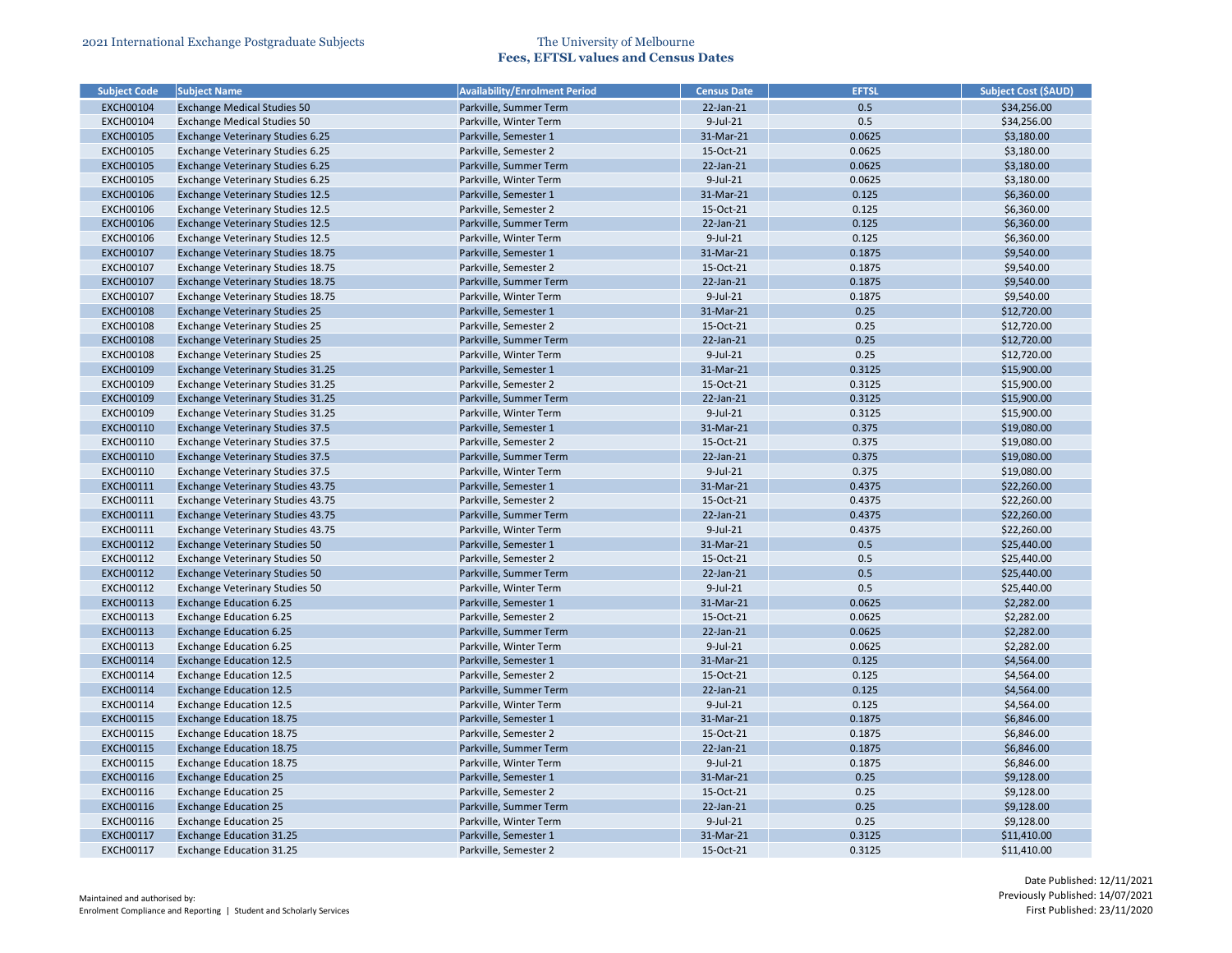| <b>Subject Code</b> | <b>Subject Name</b>               | <b>Availability/Enrolment Period</b>            | <b>Census Date</b> | <b>EFTSL</b> | <b>Subject Cost (\$AUD)</b> |
|---------------------|-----------------------------------|-------------------------------------------------|--------------------|--------------|-----------------------------|
| <b>EXCH00117</b>    | <b>Exchange Education 31.25</b>   | Parkville, Summer Term                          | 22-Jan-21          | 0.3125       | \$11,410.00                 |
| <b>EXCH00117</b>    | <b>Exchange Education 31.25</b>   | Parkville, Winter Term                          | $9$ -Jul-21        | 0.3125       | \$11,410.00                 |
| <b>EXCH00118</b>    | <b>Exchange Education 37.5</b>    | Parkville, Semester 1                           | 31-Mar-21          | 0.375        | \$13,692.00                 |
| <b>EXCH00118</b>    | <b>Exchange Education 37.5</b>    | Parkville, Semester 2                           | 15-Oct-21          | 0.375        | \$13,692.00                 |
| <b>EXCH00118</b>    | <b>Exchange Education 37.5</b>    | Parkville, Summer Term                          | 22-Jan-21          | 0.375        | \$13,692.00                 |
| <b>EXCH00118</b>    | <b>Exchange Education 37.5</b>    | Parkville, Winter Term                          | $9$ -Jul-21        | 0.375        | \$13,692.00                 |
| <b>EXCH00119</b>    | <b>Exchange Education 43.75</b>   | Parkville, Semester 1                           | 31-Mar-21          | 0.4375       | \$15,974.00                 |
| <b>EXCH00119</b>    | <b>Exchange Education 43.75</b>   | Parkville, Semester 2                           | 15-Oct-21          | 0.4375       | \$15,974.00                 |
| <b>EXCH00119</b>    | <b>Exchange Education 43.75</b>   | Parkville, Summer Term                          | 22-Jan-21          | 0.4375       | \$15,974.00                 |
| <b>EXCH00119</b>    | <b>Exchange Education 43.75</b>   | Parkville, Winter Term                          | $9$ -Jul-21        | 0.4375       | \$15,974.00                 |
| <b>EXCH00120</b>    | <b>Exchange Education 50</b>      | Parkville, Semester 1                           | 31-Mar-21          | 0.5          | \$18,256.00                 |
| <b>EXCH00120</b>    | <b>Exchange Education 50</b>      | Parkville, Semester 2                           | 15-Oct-21          | 0.5          | \$18,256.00                 |
| <b>EXCH00120</b>    | <b>Exchange Education 50</b>      | Parkville, Summer Term                          | 22-Jan-21          | 0.5          | \$18,256.00                 |
| <b>EXCH00120</b>    | <b>Exchange Education 50</b>      | Parkville, Winter Term                          | $9$ -Jul-21        | 0.5          | \$18,256.00                 |
| <b>EXCH00121</b>    | <b>Exchange Nursing 6.25</b>      | Parkville, Semester 1                           | 31-Mar-21          | 0.0625       | \$2,064.00                  |
| <b>EXCH00121</b>    | <b>Exchange Nursing 6.25</b>      | Parkville, Semester 2                           | 15-Oct-21          | 0.0625       | \$2,064.00                  |
| <b>EXCH00121</b>    | <b>Exchange Nursing 6.25</b>      | Parkville, Summer Term                          | 22-Jan-21          | 0.0625       | \$2,064.00                  |
| <b>EXCH00121</b>    | <b>Exchange Nursing 6.25</b>      | Parkville, Winter Term                          | $9$ -Jul-21        | 0.0625       | \$2,064.00                  |
| <b>EXCH00122</b>    | <b>Exchange Nursing 12.5</b>      | Parkville, Semester 1                           | 31-Mar-21          | 0.125        | \$4,128.00                  |
| <b>EXCH00122</b>    | <b>Exchange Nursing 12.5</b>      | Parkville, Semester 2                           | 15-Oct-21          | 0.125        | \$4,128.00                  |
| <b>EXCH00122</b>    | <b>Exchange Nursing 12.5</b>      | Parkville, Summer Term                          | 22-Jan-21          | 0.125        | \$4,128.00                  |
| <b>EXCH00122</b>    | <b>Exchange Nursing 12.5</b>      | Parkville, Winter Term                          | $9$ -Jul-21        | 0.125        | \$4,128.00                  |
| <b>EXCH00123</b>    | <b>Exchange Nursing 18.75</b>     | Parkville, Semester 1                           | 31-Mar-21          | 0.1875       | \$6,192.00                  |
| <b>EXCH00123</b>    | Exchange Nursing 18.75            | Parkville, Semester 2                           | 15-Oct-21          | 0.1875       | \$6,192.00                  |
| <b>EXCH00123</b>    | <b>Exchange Nursing 18.75</b>     | Parkville, Summer Term                          | 22-Jan-21          | 0.1875       | \$6,192.00                  |
| <b>EXCH00123</b>    | Exchange Nursing 18.75            | Parkville, Winter Term                          | $9$ -Jul-21        | 0.1875       | \$6,192.00                  |
| <b>EXCH00124</b>    | <b>Exchange Nursing 25</b>        | Parkville, Semester 1                           | 31-Mar-21          | 0.25         | \$8,256.00                  |
| <b>EXCH00124</b>    | <b>Exchange Nursing 25</b>        | Parkville, Semester 2                           | 15-Oct-21          | 0.25         | \$8,256.00                  |
| <b>EXCH00124</b>    | <b>Exchange Nursing 25</b>        | Parkville, Summer Term                          | 22-Jan-21          | 0.25         | \$8,256.00                  |
| <b>EXCH00124</b>    | <b>Exchange Nursing 25</b>        | Parkville, Winter Term                          | $9$ -Jul-21        | 0.25         | \$8,256.00                  |
| <b>EXCH00125</b>    | <b>Exchange Nursing 31.25</b>     | Parkville, Semester 1                           | 31-Mar-21          | 0.3125       | \$10,320.00                 |
| <b>EXCH00125</b>    | Exchange Nursing 31.25            | Parkville, Semester 2                           | 15-Oct-21          | 0.3125       | \$10,320.00                 |
| <b>EXCH00125</b>    | <b>Exchange Nursing 31.25</b>     | Parkville, Summer Term                          | 22-Jan-21          | 0.3125       | \$10,320.00                 |
| <b>EXCH00125</b>    | <b>Exchange Nursing 31.25</b>     | Parkville, Winter Term                          | $9$ -Jul-21        | 0.3125       | \$10,320.00                 |
| <b>EXCH00126</b>    | <b>Exchange Nursing 37.5</b>      | Parkville, Semester 1                           | 31-Mar-21          | 0.375        | \$12,384.00                 |
| <b>EXCH00126</b>    | <b>Exchange Nursing 37.5</b>      | Parkville, Semester 2                           | 15-Oct-21          | 0.375        | \$12,384.00                 |
| <b>EXCH00126</b>    | <b>Exchange Nursing 37.5</b>      | Parkville, Summer Term                          | 22-Jan-21          | 0.375        | \$12,384.00                 |
| <b>EXCH00126</b>    | <b>Exchange Nursing 37.5</b>      | Parkville, Winter Term                          | 9-Jul-21           | 0.375        | \$12,384.00                 |
| <b>EXCH00127</b>    | <b>Exchange Nursing 43.75</b>     | Parkville, Semester 1                           | 31-Mar-21          | 0.4375       | \$14,448.00                 |
| <b>EXCH00127</b>    | Exchange Nursing 43.75            | Parkville, Semester 2                           | 15-Oct-21          | 0.4375       | \$14,448.00                 |
| <b>EXCH00127</b>    | <b>Exchange Nursing 43.75</b>     | Parkville, Summer Term                          | 22-Jan-21          | 0.4375       | \$14,448.00                 |
| <b>EXCH00127</b>    | Exchange Nursing 43.75            | Parkville, Winter Term                          | $9$ -Jul-21        | 0.4375       | \$14,448.00                 |
| <b>EXCH00128</b>    | <b>Exchange Nursing 50</b>        | Parkville, Semester 1                           | 31-Mar-21          | 0.5          | \$16,512.00                 |
|                     |                                   |                                                 |                    | 0.5          |                             |
| <b>EXCH00128</b>    | <b>Exchange Nursing 50</b>        | Parkville, Semester 2<br>Parkville, Summer Term | 15-Oct-21          | 0.5          | \$16,512.00                 |
| <b>EXCH00128</b>    | <b>Exchange Nursing 50</b>        |                                                 | 22-Jan-21          |              | \$16,512.00                 |
| <b>EXCH00128</b>    | <b>Exchange Nursing 50</b>        | Parkville, Winter Term                          | $9$ -Jul-21        | 0.5          | \$16,512.00                 |
| <b>EXCH00129</b>    | Exchange Other Creative Arts 6.25 | Parkville, Semester 1                           | 31-Mar-21          | 0.0625       | \$2,180.00                  |
| <b>EXCH00129</b>    | Exchange Other Creative Arts 6.25 | Parkville, Semester 2                           | 15-Oct-21          | 0.0625       | \$2,180.00                  |
| <b>EXCH00129</b>    | Exchange Other Creative Arts 6.25 | Parkville, Summer Term                          | $22$ -Jan- $21$    | 0.0625       | \$2,180.00                  |
| <b>EXCH00129</b>    | Exchange Other Creative Arts 6.25 | Parkville, Winter Term                          | 9-Jul-21           | 0.0625       | \$2,180.00                  |
| <b>EXCH00130</b>    | Exchange Other Creative Arts 12.5 | Parkville, Semester 1                           | 31-Mar-21          | 0.125        | \$4,360.00                  |
| <b>EXCH00130</b>    | Exchange Other Creative Arts 12.5 | Parkville, Semester 2                           | 15-Oct-21          | 0.125        | \$4,360.00                  |

| <b>Subject Cost (\$AUD)</b> |
|-----------------------------|
| \$11,410.00                 |
| \$11,410.00                 |
| \$13,692.00                 |
| \$13,692.00                 |
| \$13,692.00                 |
| \$13,692.00                 |
| \$15,974.00                 |
| \$15,974.00                 |
| \$15,974.00                 |
| \$15,974.00                 |
| \$18,256.00                 |
| \$18,256.00                 |
| \$18,256.00                 |
| \$18,256.00                 |
| \$2,064.00                  |
| \$2,064.00                  |
| \$2,064.00                  |
| \$2,064.00                  |
| \$4,128.00                  |
| \$4,128.00                  |
| \$4,128.00                  |
| \$4,128.00                  |
| \$6,192.00                  |
| \$6,192.00                  |
| \$6,192.00                  |
| \$6,192.00                  |
| \$8,256.00                  |
| \$8,256.00                  |
| \$8,256.00                  |
| \$8,256.00                  |
| \$10,320.00                 |
| \$10,320.00                 |
| \$10,320.00                 |
| \$10,320.00                 |
| \$12,384.00                 |
| \$12,384.00                 |
| \$12,384.00                 |
| \$12,384.00                 |
| \$14,448.00                 |
|                             |
| \$14,448.00                 |
| \$14,448.00                 |
| \$14,448.00                 |
| \$16,512.00                 |
| \$16,512.00                 |
| \$16,512.00                 |
| \$16,512.00                 |
| \$2,180.00                  |
| \$2,180.00                  |
| \$2,180.00                  |
| \$2,180.00                  |
| \$4,360.00                  |
| \$4,360.00                  |
|                             |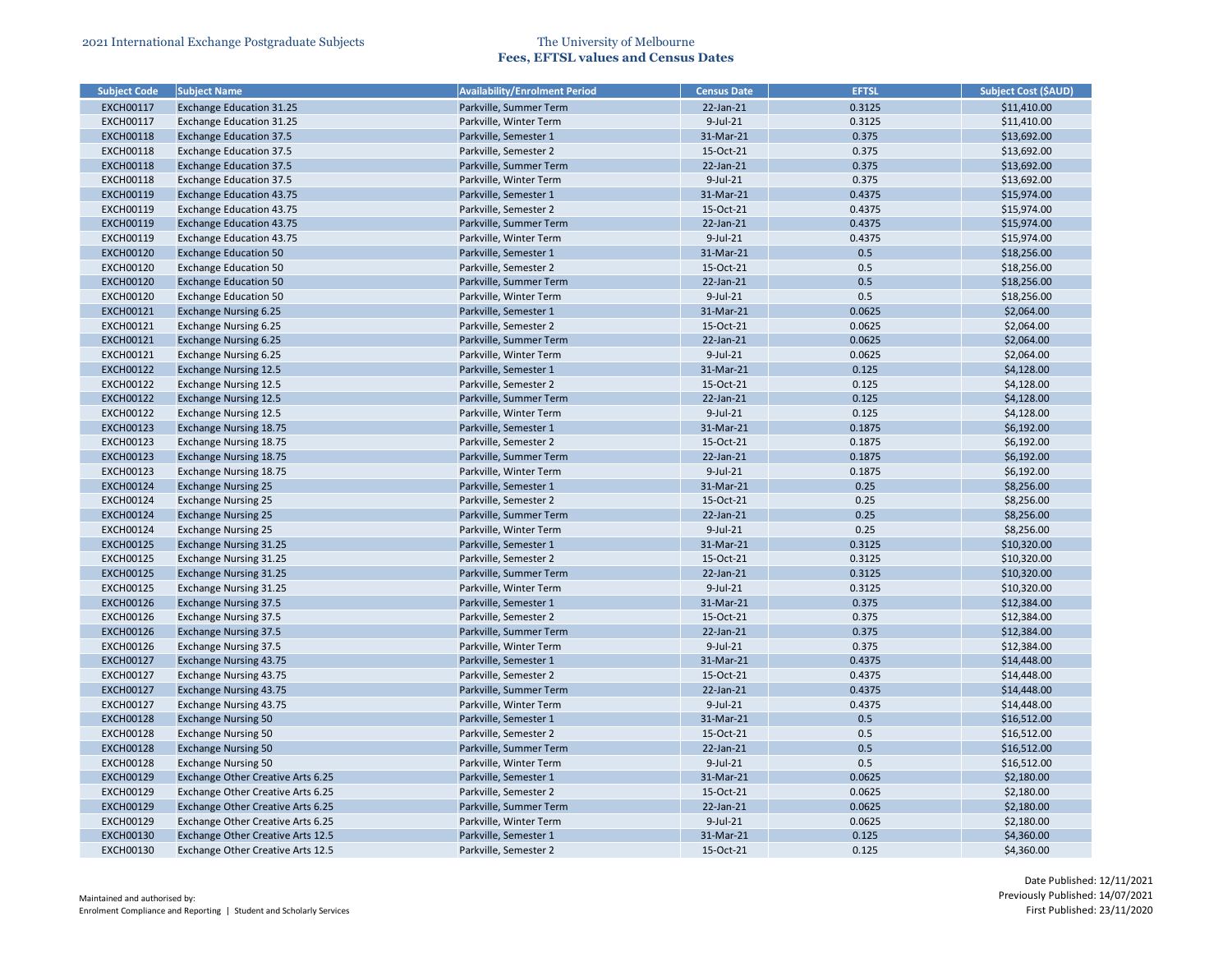| <b>Subject Code</b>                  | <b>Subject Name</b>                                                  | <b>Availability/Enrolment Period</b>             | <b>Census Date</b>     | <b>EFTSL</b>     | <b>Subject Cost (\$AUD)</b> |
|--------------------------------------|----------------------------------------------------------------------|--------------------------------------------------|------------------------|------------------|-----------------------------|
| <b>EXCH00130</b>                     | Exchange Other Creative Arts 12.5                                    | Parkville, Summer Term                           | 22-Jan-21              | 0.125            | \$4,360.00                  |
| EXCH00130                            | Exchange Other Creative Arts 12.5                                    | Parkville, Winter Term                           | 9-Jul-21               | 0.125            | \$4,360.00                  |
| <b>EXCH00131</b>                     | Exchange Other Creative Arts 18.75                                   | Parkville, Semester 1                            | 31-Mar-21              | 0.1875           | \$6,540.00                  |
| <b>EXCH00131</b>                     | Exchange Other Creative Arts 18.75                                   | Parkville, Semester 2                            | 15-Oct-21              | 0.1875           | \$6,540.00                  |
| <b>EXCH00131</b>                     | Exchange Other Creative Arts 18.75                                   | Parkville, Summer Term                           | 22-Jan-21              | 0.1875           | \$6,540.00                  |
| <b>EXCH00131</b>                     | Exchange Other Creative Arts 18.75                                   | Parkville, Winter Term                           | 9-Jul-21               | 0.1875           | \$6,540.00                  |
| <b>EXCH00132</b>                     | <b>Exchange Other Creative Arts 25</b>                               | Parkville, Semester 1                            | 31-Mar-21              | 0.25             | \$8,720.00                  |
| <b>EXCH00132</b>                     | Exchange Other Creative Arts 25                                      | Parkville, Semester 2                            | 15-Oct-21              | 0.25             | \$8,720.00                  |
| <b>EXCH00132</b>                     | <b>Exchange Other Creative Arts 25</b>                               | Parkville, Summer Term                           | 22-Jan-21              | 0.25             | \$8,720.00                  |
| <b>EXCH00132</b>                     | Exchange Other Creative Arts 25                                      | Parkville, Winter Term                           | $9$ -Jul-21            | 0.25             | \$8,720.00                  |
| <b>EXCH00133</b>                     | Exchange Other Creative Arts 31.25                                   | Parkville, Semester 1                            | 31-Mar-21              | 0.3125           | \$10,900.00                 |
| <b>EXCH00133</b>                     | Exchange Other Creative Arts 31.25                                   | Parkville, Semester 2                            | 15-Oct-21              | 0.3125           | \$10,900.00                 |
| <b>EXCH00133</b>                     | Exchange Other Creative Arts 31.25                                   | Parkville, Summer Term                           | 22-Jan-21              | 0.3125           | \$10,900.00                 |
| <b>EXCH00133</b>                     | Exchange Other Creative Arts 31.25                                   | Parkville, Winter Term                           | $9$ -Jul-21            | 0.3125           | \$10,900.00                 |
| <b>EXCH00134</b>                     | Exchange Other Creative Arts 37.5                                    | Parkville, Semester 1                            | 31-Mar-21              | 0.375            | \$13,080.00                 |
| <b>EXCH00134</b>                     | Exchange Other Creative Arts 37.5                                    | Parkville, Semester 2                            | 15-Oct-21              | 0.375            | \$13,080.00                 |
| <b>EXCH00134</b>                     | Exchange Other Creative Arts 37.5                                    | Parkville, Summer Term                           | 22-Jan-21              | 0.375            | \$13,080.00                 |
| <b>EXCH00134</b>                     | Exchange Other Creative Arts 37.5                                    | Parkville, Winter Term                           | $9$ -Jul-21            | 0.375            | \$13,080.00                 |
| <b>EXCH00135</b>                     | Exchange Other Creative Arts 43.75                                   | Parkville, Semester 1                            | 31-Mar-21              | 0.4375           | \$15,260.00                 |
| <b>EXCH00135</b>                     | Exchange Other Creative Arts 43.75                                   | Parkville, Semester 2                            | 15-Oct-21              | 0.4375           | \$15,260.00                 |
| <b>EXCH00135</b>                     | Exchange Other Creative Arts 43.75                                   | Parkville, Summer Term                           | 22-Jan-21              | 0.4375           | \$15,260.00                 |
| <b>EXCH00135</b>                     | Exchange Other Creative Arts 43.75                                   | Parkville, Winter Term                           | 9-Jul-21               | 0.4375           | \$15,260.00                 |
| <b>EXCH00136</b>                     | Exchange Other Creative Arts 50                                      | Parkville, Semester 1                            | 31-Mar-21              | 0.5              | \$17,440.00                 |
| <b>EXCH00136</b>                     | Exchange Other Creative Arts 50                                      | Parkville, Semester 2                            | 15-Oct-21              | 0.5              | \$17,440.00                 |
| <b>EXCH00136</b>                     |                                                                      |                                                  | 22-Jan-21              | 0.5              | \$17,440.00                 |
| <b>EXCH00136</b>                     | Exchange Other Creative Arts 50                                      | Parkville, Summer Term<br>Parkville, Winter Term | 9-Jul-21               | 0.5              |                             |
| <b>EXCH00137</b>                     | Exchange Other Creative Arts 50                                      |                                                  | 31-Mar-21              | 0.0625           | \$17,440.00<br>\$2,792.00   |
|                                      | Exchange Maths & Statistics 6.25                                     | Parkville, Semester 1                            |                        |                  |                             |
| <b>EXCH00137</b>                     | Exchange Maths & Statistics 6.25                                     | Parkville, Semester 2                            | 15-Oct-21<br>22-Jan-21 | 0.0625<br>0.0625 | \$2,792.00                  |
| <b>EXCH00137</b><br><b>EXCH00137</b> | Exchange Maths & Statistics 6.25                                     | Parkville, Summer Term<br>Parkville, Winter Term | 9-Jul-21               | 0.0625           | \$2,792.00                  |
| <b>EXCH00138</b>                     | Exchange Maths & Statistics 6.25<br>Exchange Maths & Statistics 12.5 | Parkville, Semester 1                            | 31-Mar-21              | 0.125            | \$2,792.00<br>\$5,584.00    |
|                                      |                                                                      |                                                  |                        |                  |                             |
| <b>EXCH00138</b>                     | Exchange Maths & Statistics 12.5                                     | Parkville, Semester 2                            | 15-Oct-21              | 0.125            | \$5,584.00                  |
| <b>EXCH00138</b>                     | Exchange Maths & Statistics 12.5                                     | Parkville, Summer Term                           | 22-Jan-21              | 0.125            | \$5,584.00                  |
| <b>EXCH00138</b>                     | Exchange Maths & Statistics 12.5                                     | Parkville, Winter Term                           | $9$ -Jul-21            | 0.125            | \$5,584.00                  |
| <b>EXCH00139</b>                     | Exchange Maths & Statistics 18.75                                    | Parkville, Semester 1                            | 31-Mar-21              | 0.1875           | \$8,376.00                  |
| <b>EXCH00139</b>                     | Exchange Maths & Statistics 18.75                                    | Parkville, Semester 2                            | 15-Oct-21              | 0.1875           | \$8,376.00                  |
| <b>EXCH00139</b>                     | Exchange Maths & Statistics 18.75                                    | Parkville, Summer Term                           | 22-Jan-21              | 0.1875           | \$8,376.00                  |
| <b>EXCH00139</b>                     | Exchange Maths & Statistics 18.75                                    | Parkville, Winter Term                           | 9-Jul-21               | 0.1875           | \$8,376.00                  |
| <b>EXCH00140</b>                     | Exchange Maths & Statistics 25                                       | Parkville, Semester 1                            | 31-Mar-21              | 0.25             | \$11,168.00                 |
| <b>EXCH00140</b>                     | Exchange Maths & Statistics 25                                       | Parkville, Semester 2                            | 15-Oct-21              | 0.25             | \$11,168.00                 |
| <b>EXCH00140</b>                     | Exchange Maths & Statistics 25                                       | Parkville, Summer Term                           | 22-Jan-21              | 0.25             | \$11,168.00                 |
| <b>EXCH00140</b>                     | Exchange Maths & Statistics 25                                       | Parkville, Winter Term                           | 9-Jul-21               | 0.25             | \$11,168.00                 |
| <b>EXCH00141</b>                     | Exchange Maths & Statistics 31.25                                    | Parkville, Semester 1                            | 31-Mar-21              | 0.3125           | \$13,960.00                 |
| <b>EXCH00141</b>                     | Exchange Maths & Statistics 31.25                                    | Parkville, Semester 2                            | 15-Oct-21              | 0.3125           | \$13,960.00                 |
| <b>EXCH00141</b>                     | Exchange Maths & Statistics 31.25                                    | Parkville, Summer Term                           | 22-Jan-21              | 0.3125           | \$13,960.00                 |
| <b>EXCH00141</b>                     | Exchange Maths & Statistics 31.25                                    | Parkville, Winter Term                           | 9-Jul-21               | 0.3125           | \$13,960.00                 |
| <b>EXCH00142</b>                     | Exchange Maths & Statistics 37.5                                     | Parkville, Semester 1                            | 31-Mar-21              | 0.375            | \$16,752.00                 |
| <b>EXCH00142</b>                     | Exchange Maths & Statistics 37.5                                     | Parkville, Semester 2                            | 15-Oct-21              | 0.375            | \$16,752.00                 |
| <b>EXCH00142</b>                     | Exchange Maths & Statistics 37.5                                     | Parkville, Summer Term                           | 22-Jan-21              | 0.375            | \$16,752.00                 |
| <b>EXCH00142</b>                     | Exchange Maths & Statistics 37.5                                     | Parkville, Winter Term                           | 9-Jul-21               | 0.375            | \$16,752.00                 |
| <b>EXCH00143</b>                     | Exchange Maths & Statistics 43.75                                    | Parkville, Semester 1                            | 31-Mar-21              | 0.4375           | \$19,544.00                 |
| <b>EXCH00143</b>                     | Exchange Maths & Statistics 43.75                                    | Parkville, Semester 2                            | 15-Oct-21              | 0.4375           | \$19,544.00                 |

| <b>Subject Cost (\$AUD)</b> |
|-----------------------------|
| \$4,360.00                  |
| \$4,360.00                  |
| \$6,540.00                  |
| \$6,540.00                  |
| \$6,540.00                  |
| \$6,540.00                  |
| \$8,720.00                  |
| \$8,720.00                  |
| \$8,720.00                  |
| \$8,720.00                  |
| \$10,900.00                 |
| \$10,900.00                 |
| \$10,900.00                 |
| \$10,900.00                 |
| \$13,080.00                 |
| \$13,080.00                 |
| \$13,080.00                 |
| \$13,080.00                 |
| \$15,260.00                 |
| \$15,260.00                 |
| \$15,260.00                 |
| \$15,260.00                 |
| \$17,440.00                 |
| \$17,440.00                 |
| \$17,440.00                 |
| \$17,440.00                 |
| \$2,792.00                  |
| \$2,792.00                  |
| \$2,792.00                  |
| \$2,792.00                  |
| \$5,584.00                  |
| \$5,584.00                  |
| \$5,584.00                  |
| \$5,584.00                  |
| \$8,376.00                  |
| \$8,376.00                  |
| \$8,376.00                  |
| \$8,376.00                  |
| \$11,168.00                 |
| \$11,168.00                 |
| \$11,168.00                 |
| \$11,168.00                 |
| \$13,960.00                 |
| \$13,960.00                 |
|                             |
| \$13,960.00                 |
| \$13,960.00                 |
| \$16,752.00                 |
| \$16,752.00                 |
| \$16,752.00                 |
| \$16,752.00                 |
| \$19,544.00                 |
| \$19,544.00                 |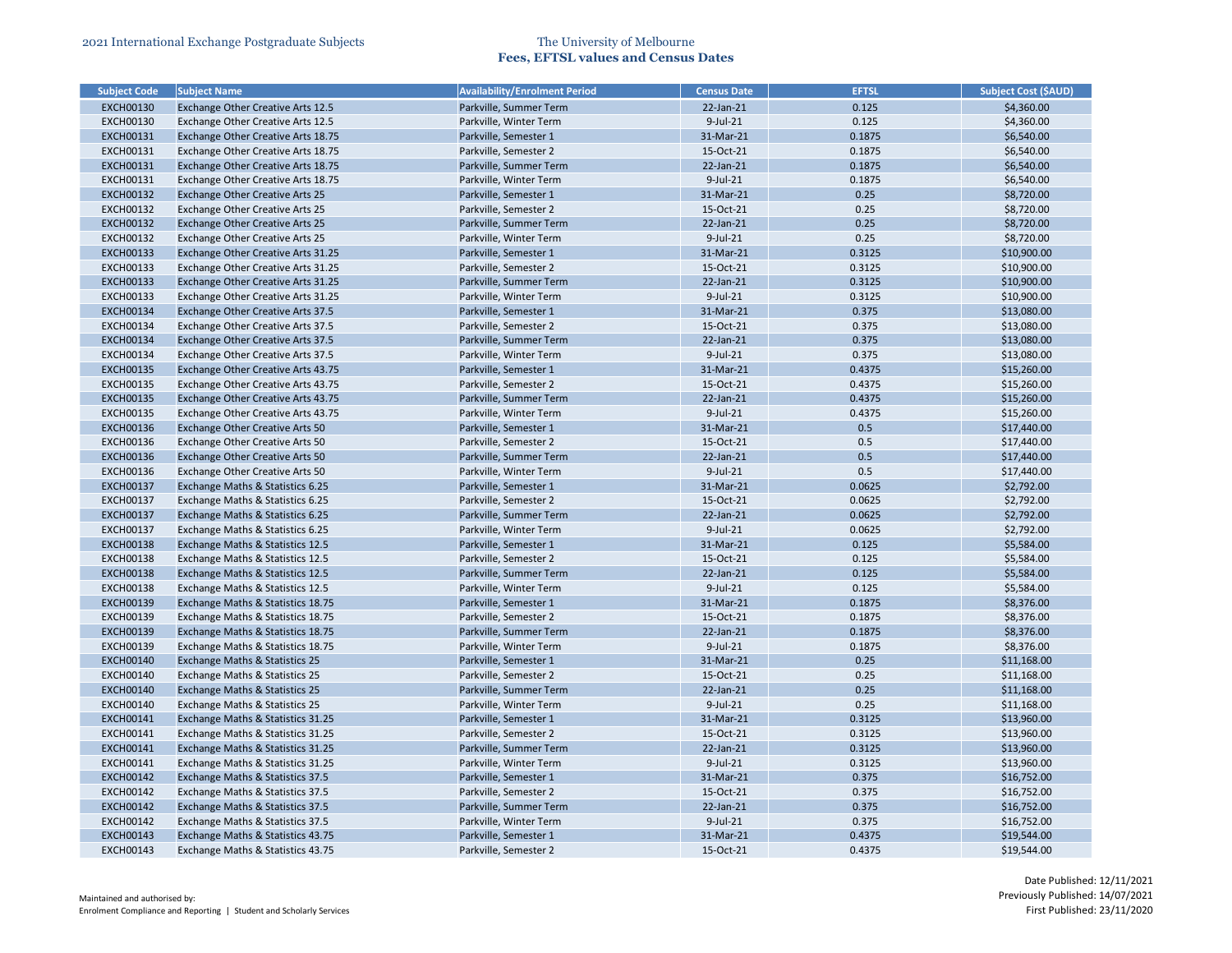| <b>Subject Code</b> | <b>Subject Name</b>                                       | <b>Availability/Enrolment Period</b> | <b>Census Date</b> | <b>EFTSL</b> | <b>Subject Cost (\$AUD)</b> |
|---------------------|-----------------------------------------------------------|--------------------------------------|--------------------|--------------|-----------------------------|
| <b>EXCH00143</b>    | Exchange Maths & Statistics 43.75                         | Parkville, Summer Term               | $22$ -Jan- $21$    | 0.4375       | \$19,544.00                 |
| <b>EXCH00143</b>    | Exchange Maths & Statistics 43.75                         | Parkville, Winter Term               | $9$ -Jul-21        | 0.4375       | \$19,544.00                 |
| <b>EXCH00144</b>    | <b>Exchange Maths &amp; Statistics 50</b>                 | Parkville, Semester 1                | 31-Mar-21          | 0.5          | \$22,336.00                 |
| <b>EXCH00144</b>    | Exchange Maths & Statistics 50                            | Parkville, Semester 2                | 15-Oct-21          | 0.5          | \$22,336.00                 |
| <b>EXCH00144</b>    | <b>Exchange Maths &amp; Statistics 50</b>                 | Parkville, Summer Term               | $22$ -Jan- $21$    | 0.5          | \$22,336.00                 |
| <b>EXCH00144</b>    | Exchange Maths & Statistics 50                            | Parkville, Winter Term               | 9-Jul-21           | 0.5          | \$22,336.00                 |
| <b>EXCH00145</b>    | Exchange Other Health 6.25                                | Parkville, Semester 1                | 31-Mar-21          | 0.0625       | \$3,100.00                  |
| <b>EXCH00145</b>    | Exchange Other Health 6.25                                | Parkville, Semester 2                | 15-Oct-21          | 0.0625       | \$3,100.00                  |
| <b>EXCH00145</b>    | Exchange Other Health 6.25                                | Parkville, Summer Term               | $22$ -Jan- $21$    | 0.0625       | \$3,100.00                  |
| <b>EXCH00145</b>    | Exchange Other Health 6.25                                | Parkville, Winter Term               | 9-Jul-21           | 0.0625       | \$3,100.00                  |
| <b>EXCH00146</b>    | Exchange Other Health 12.5                                | Parkville, Semester 1                | 31-Mar-21          | 0.125        | \$6,200.00                  |
| <b>EXCH00146</b>    | Exchange Other Health 12.5                                | Parkville, Semester 2                | 15-Oct-21          | 0.125        | \$6,200.00                  |
| <b>EXCH00146</b>    | Exchange Other Health 12.5                                | Parkville, Summer Term               | 22-Jan-21          | 0.125        | \$6,200.00                  |
| <b>EXCH00146</b>    | Exchange Other Health 12.5                                | Parkville, Winter Term               | 9-Jul-21           | 0.125        | \$6,200.00                  |
| <b>EXCH00147</b>    | Exchange Other Health 18.75                               | Parkville, Semester 1                | 31-Mar-21          | 0.1875       | \$9,300.00                  |
| <b>EXCH00147</b>    | Exchange Other Health 18.75                               | Parkville, Semester 2                | 15-Oct-21          | 0.1875       | \$9,300.00                  |
| <b>EXCH00147</b>    | Exchange Other Health 18.75                               | Parkville, Summer Term               | 22-Jan-21          | 0.1875       | \$9,300.00                  |
| <b>EXCH00147</b>    | Exchange Other Health 18.75                               | Parkville, Winter Term               | $9$ -Jul-21        | 0.1875       | \$9,300.00                  |
| <b>EXCH00148</b>    | <b>Exchange Other Health 25</b>                           | Parkville, Semester 1                | 31-Mar-21          | 0.25         | \$12,400.00                 |
| <b>EXCH00148</b>    | Exchange Other Health 25                                  | Parkville, Semester 2                | 15-Oct-21          | 0.25         | \$12,400.00                 |
| <b>EXCH00148</b>    | <b>Exchange Other Health 25</b>                           | Parkville, Summer Term               | 22-Jan-21          | 0.25         | \$12,400.00                 |
| <b>EXCH00148</b>    | Exchange Other Health 25                                  | Parkville, Winter Term               | 9-Jul-21           | 0.25         | \$12,400.00                 |
| <b>EXCH00149</b>    | Exchange Other Health 31.25                               | Parkville, Semester 1                | 31-Mar-21          | 0.3125       | \$15,500.00                 |
| <b>EXCH00149</b>    | Exchange Other Health 31.25                               | Parkville, Semester 2                | 15-Oct-21          | 0.3125       | \$15,500.00                 |
| <b>EXCH00149</b>    | Exchange Other Health 31.25                               | Parkville, Summer Term               | 22-Jan-21          | 0.3125       | \$15,500.00                 |
| <b>EXCH00149</b>    | Exchange Other Health 31.25                               | Parkville, Winter Term               | 9-Jul-21           | 0.3125       | \$15,500.00                 |
| <b>EXCH00150</b>    |                                                           |                                      | 31-Mar-21          | 0.375        |                             |
|                     | Exchange Other Health 37.5                                | Parkville, Semester 1                |                    |              | \$18,600.00                 |
| <b>EXCH00150</b>    | Exchange Other Health 37.5                                | Parkville, Semester 2                | 15-Oct-21          | 0.375        | \$18,600.00                 |
| <b>EXCH00150</b>    | Exchange Other Health 37.5                                | Parkville, Summer Term               | $22$ -Jan- $21$    | 0.375        | \$18,600.00                 |
| <b>EXCH00150</b>    | Exchange Other Health 37.5<br>Exchange Other Health 43.75 | Parkville, Winter Term               | 9-Jul-21           | 0.375        | \$18,600.00                 |
| <b>EXCH00151</b>    |                                                           | Parkville, Semester 1                | 31-Mar-21          | 0.4375       | \$21,700.00                 |
| <b>EXCH00151</b>    | Exchange Other Health 43.75                               | Parkville, Semester 2                | 15-Oct-21          | 0.4375       | \$21,700.00                 |
| <b>EXCH00151</b>    | Exchange Other Health 43.75                               | Parkville, Summer Term               | 22-Jan-21          | 0.4375       | \$21,700.00                 |
| <b>EXCH00151</b>    | Exchange Other Health 43.75                               | Parkville, Winter Term               | $9$ -Jul-21        | 0.4375       | \$21,700.00                 |
| <b>EXCH00152</b>    | <b>Exchange Other Health 50</b>                           | Parkville, Semester 1                | 31-Mar-21          | 0.5          | \$24,800.00                 |
| <b>EXCH00152</b>    | Exchange Other Health 50                                  | Parkville, Semester 2                | 15-Oct-21          | 0.5          | \$24,800.00                 |
| <b>EXCH00152</b>    | <b>Exchange Other Health 50</b>                           | Parkville, Summer Term               | $22$ -Jan- $21$    | 0.5          | \$24,800.00                 |
| <b>EXCH00152</b>    | Exchange Other Health 50                                  | Parkville, Winter Term               | $9$ -Jul-21        | 0.5          | \$24,800.00                 |
| <b>EXCH00202</b>    | Exchange II Arts 12.5                                     | Parkville, Semester 1                | 31-Mar-21          | 0.125        | \$4,472.00                  |
| <b>EXCH00202</b>    | Exchange II Arts 12.5                                     | Parkville, Semester 2                | 15-Oct-21          | 0.125        | \$4,472.00                  |
| <b>EXCH00202</b>    | Exchange II Arts 12.5                                     | Parkville, Summer Term               | 22-Jan-21          | 0.125        | \$4,472.00                  |
| <b>EXCH00202</b>    | Exchange II Arts 12.5                                     | Parkville, Winter Term               | 9-Jul-21           | 0.125        | \$4,472.00                  |
| <b>EXCH00204</b>    | <b>Exchange II Arts 25</b>                                | Parkville, Semester 1                | 31-Mar-21          | 0.25         | \$8,944.00                  |
| <b>EXCH00204</b>    | Exchange II Arts 25                                       | Parkville, Semester 2                | 15-Oct-21          | 0.25         | \$8,944.00                  |
| <b>EXCH00204</b>    | <b>Exchange II Arts 25</b>                                | Parkville, Summer Term               | $22$ -Jan- $21$    | 0.25         | \$8,944.00                  |
| <b>EXCH00204</b>    | Exchange II Arts 25                                       | Parkville, Winter Term               | 9-Jul-21           | 0.25         | \$8,944.00                  |
| <b>EXCH00258</b>    | Exchange II Science 12.5                                  | Parkville, Semester 1                | 31-Mar-21          | 0.125        | \$5,696.00                  |
| <b>EXCH00258</b>    | Exchange II Science 12.5                                  | Parkville, Semester 2                | 15-Oct-21          | 0.125        | \$5,696.00                  |
| <b>EXCH00258</b>    | Exchange II Science 12.5                                  | Parkville, Summer Term               | $22$ -Jan- $21$    | 0.125        | \$5,696.00                  |
| <b>EXCH00258</b>    | Exchange II Science 12.5                                  | Parkville, Winter Term               | $9$ -Jul-21        | 0.125        | \$5,696.00                  |
| <b>EXCH00260</b>    | <b>Exchange II Science 25</b>                             | Parkville, Semester 1                | 31-Mar-21          | 0.25         | \$11,392.00                 |
| <b>EXCH00260</b>    | Exchange II Science 25                                    | Parkville, Semester 2                | 15-Oct-21          | 0.25         | \$11,392.00                 |

| Subject Cost (\$AUD) |
|----------------------|
| \$19,544.00          |
| \$19,544.00          |
| \$22,336.00          |
| \$22,336.00          |
| \$22,336.00          |
| \$22,336.00          |
| \$3,100.00           |
| \$3,100.00           |
| \$3,100.00           |
| \$3,100.00           |
| \$6,200.00           |
| \$6,200.00           |
| \$6,200.00           |
| \$6,200.00           |
| \$9,300.00           |
| \$9,300.00           |
| \$9,300.00           |
| \$9,300.00           |
| \$12,400.00          |
| \$12,400.00          |
| \$12,400.00          |
| \$12,400.00          |
| \$15,500.00          |
| \$15,500.00          |
| \$15,500.00          |
| \$15,500.00          |
| \$18,600.00          |
| \$18,600.00          |
| \$18,600.00          |
| \$18,600.00          |
| \$21,700.00          |
| \$21,700.00          |
| \$21,700.00          |
| \$21,700.00          |
| \$24,800.00          |
| \$24,800.00          |
| \$24,800.00          |
| \$24,800.00          |
|                      |
| \$4,472.00           |
| \$4,472.00           |
| \$4,472.00           |
| \$4,472.00           |
| \$8,944.00           |
| \$8,944.00           |
| \$8,944.00           |
| \$8,944.00           |
| \$5,696.00           |
| \$5,696.00           |
| \$5,696.00           |
| \$5,696.00           |
| \$11,392.00          |
| \$11,392.00          |
|                      |